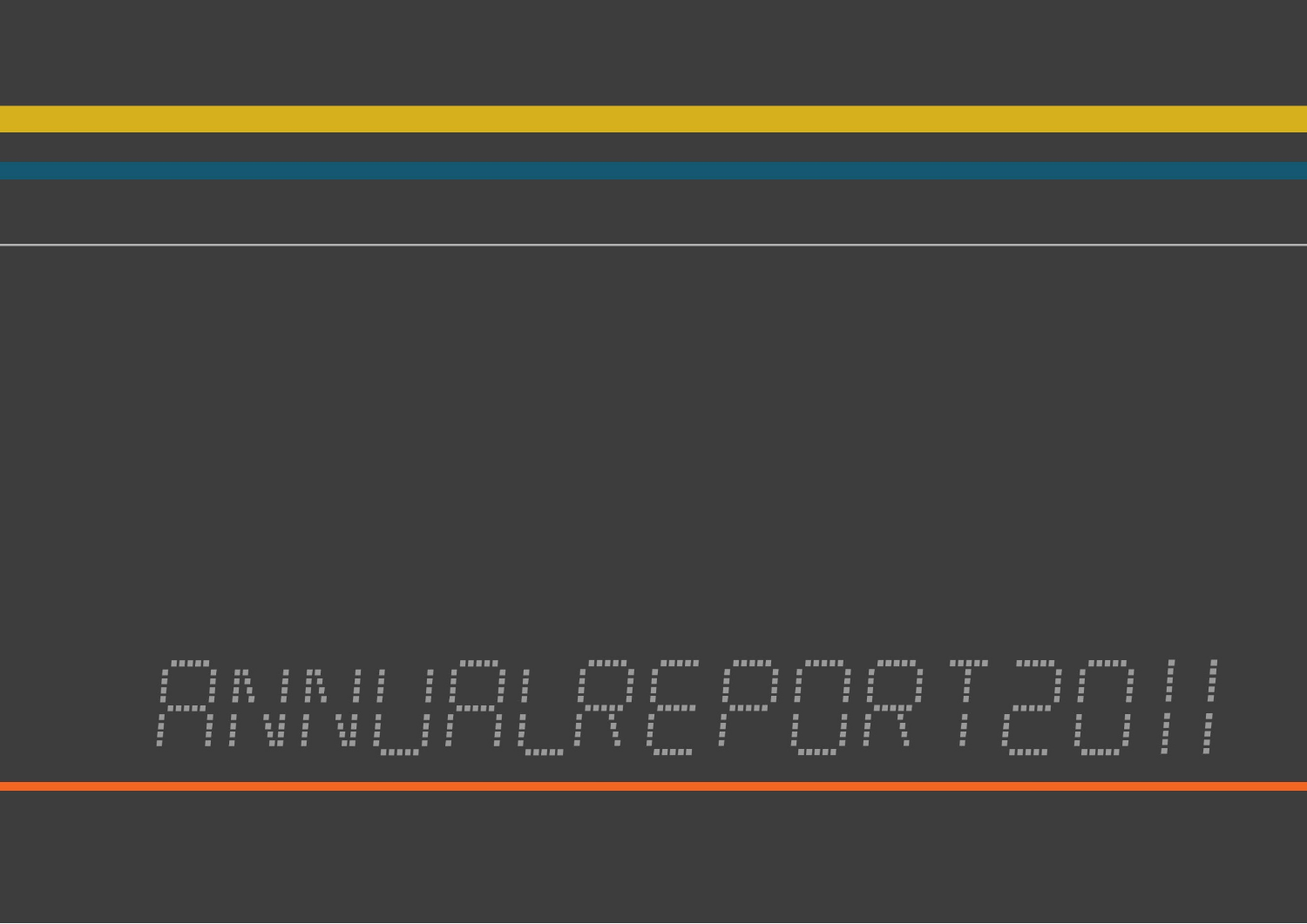

... towards common values!

MULTIMEDIA

Annual and Financial Statement 2011

November 2011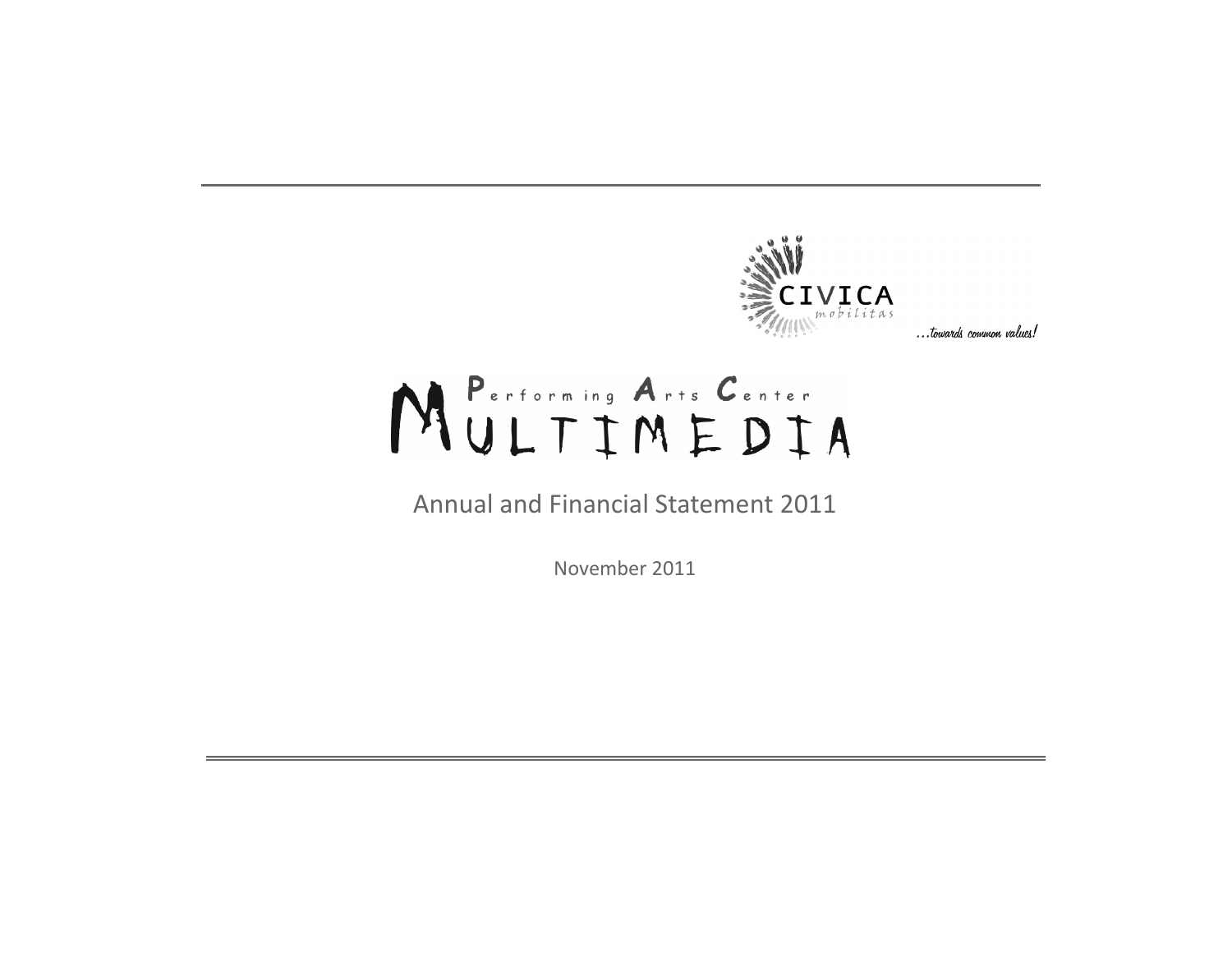PREPARED BY:

Performing Arts Center MULTIMEDIA DTC Mavrovka Lamela C 1/1 1000 Skopje, Macedonia Telephone/ fax: +389 2 3111570 www.multimedia.org.mk | info@multimedia.org.mk

This report was allowed by Civica Mobilitas Programme – implemented by CIRa and financially supported by SDC. The content of the material represents standings of its author(s) and not necessary reflect the opinion of CIRa and SDC.





Schweizerische Eidgenossenschaft Confédération suisse Confederazione Svizzera Confederaziun svizra

**Swiss Agency for Development** and Cooperation SDC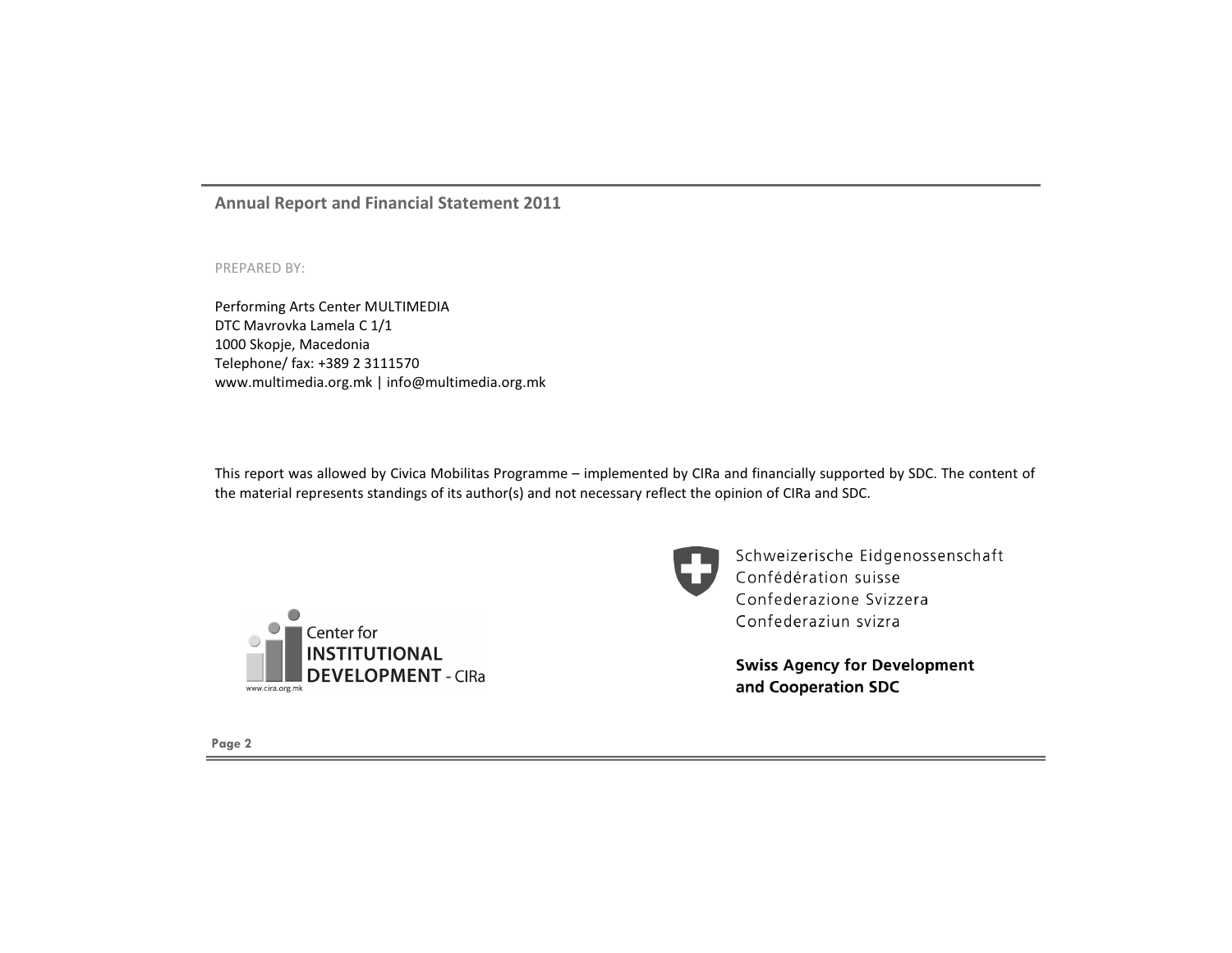# TABLE OF CONTENTS

| <b>BACKGROUND</b> |  |
|-------------------|--|
|                   |  |
|                   |  |
|                   |  |
|                   |  |
|                   |  |

# SUMMARY 2011

# FUNDING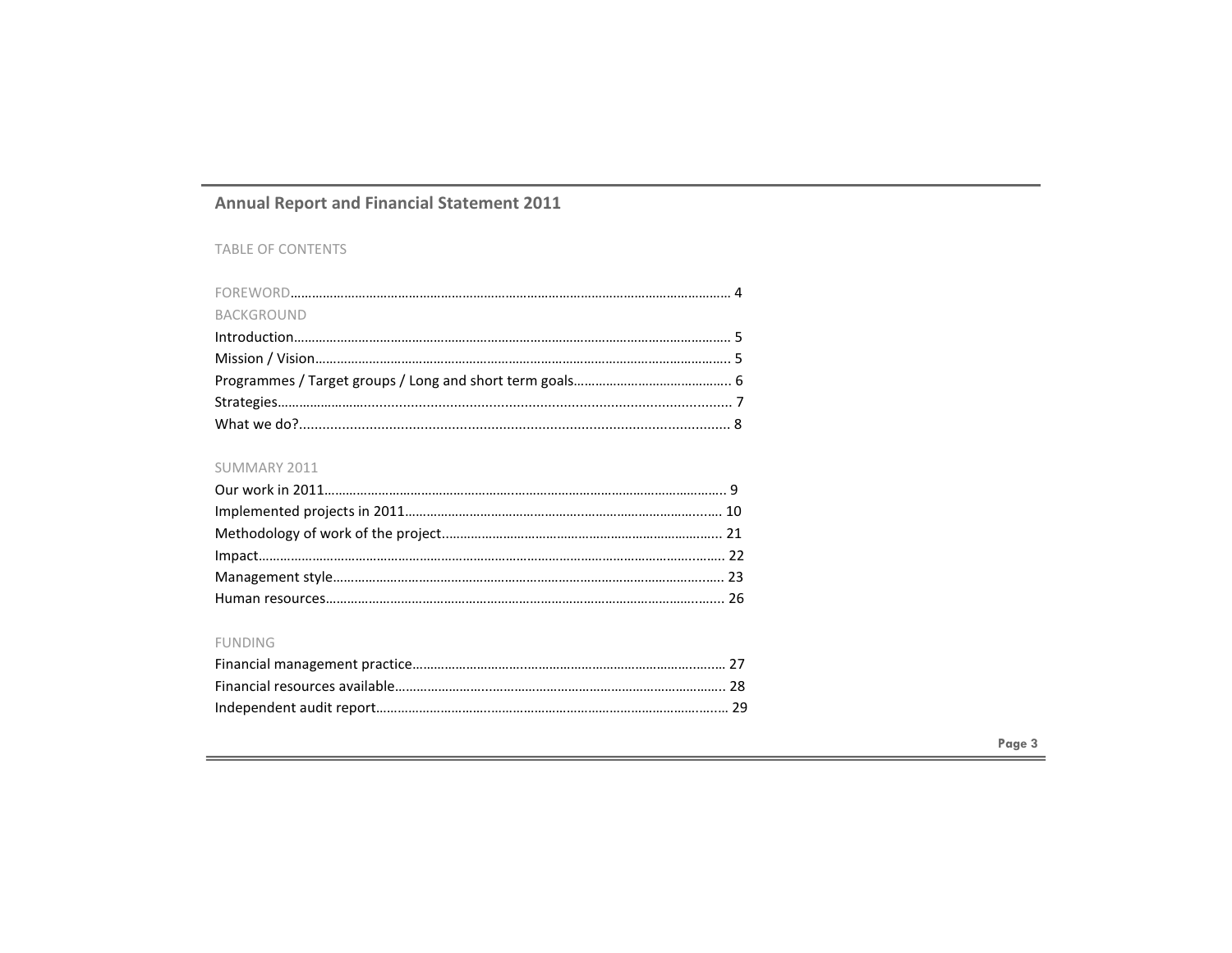#### FOREWORD

I am pleased to have the opportunity to present this report on the achievements of the Performing Arts CenterMultimedia covering the 2011 calendar year. This Annual Report presents a listing and description of the activities, productivity and the financial aspects of it.

 During that period PAC Multimedia made considerable progress in delivering on the commitments for the culture In Republic of Macedonia and in the Balkans as outlined in the Strategic Plan, 2008-2012.

 Cultural policy department continued to grow following the progress made in the past years and New Programmes were launched and new partnership established.

 The following pages provide an overview of the activities PAC Multimedia has undertaken this year. Let me simply say, in closing, that it would be difficult to find a staff that produces as many substantive results with so few people as PAC Multimedia does.

 Much has been achieved in all departments in PAC Multimedia and I wish to thank each and every staff member for their contribution to the work.

Violeta Simjanovska

Executive Director of PAC Multimedia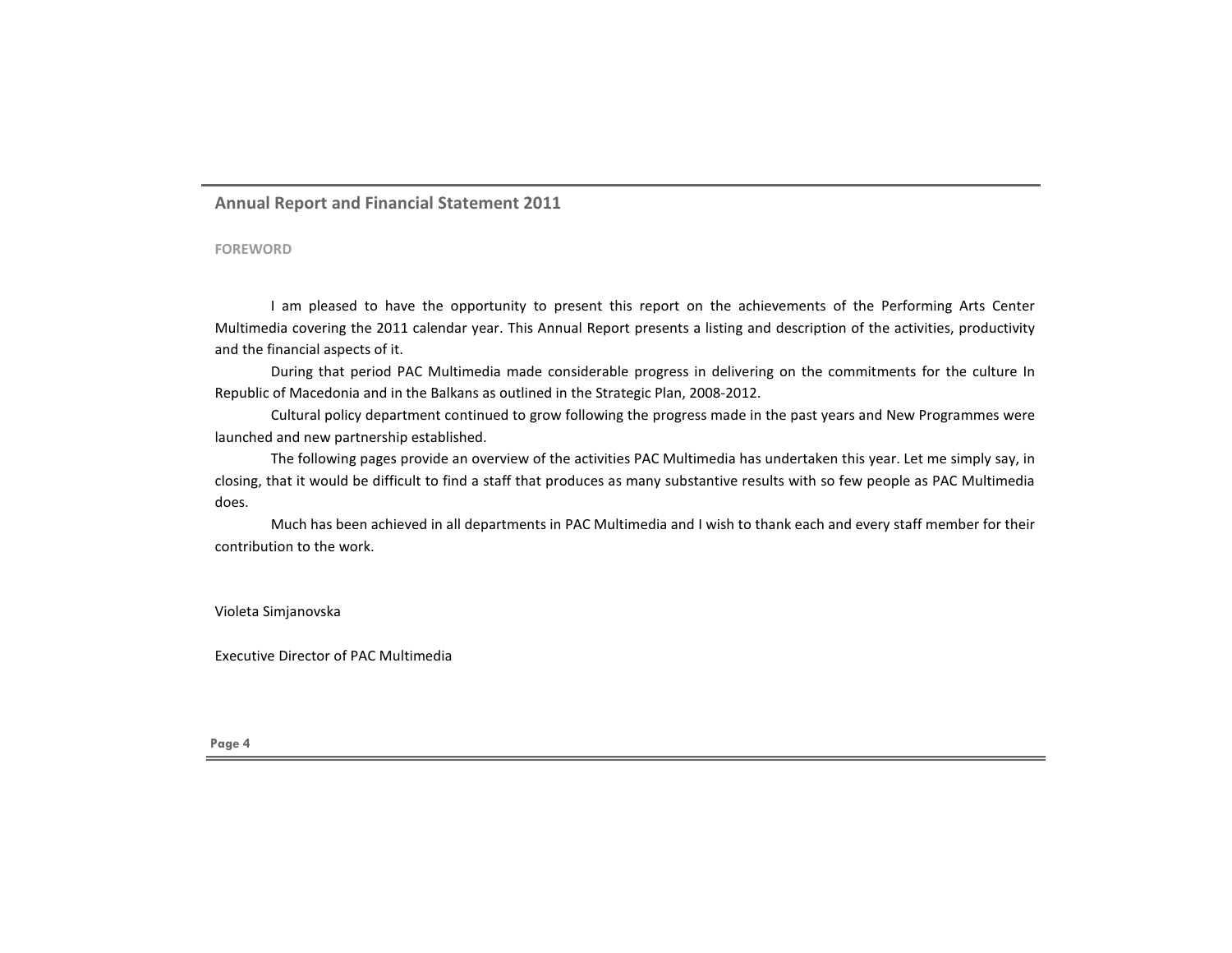#### INTRODUCTION

 PAC Multimedia is initiated in 1998 and formally established in 2000 in Skopje, as the first independent organisation in Macedonia, registered as an Institution in the field of culture. It is managed by Executive Board and its staff members. The organisation was initially composed of four Programmes: Social Art, Music, Performance and Video Art/ Film/ New Media. Today, PAC Multimedia is focused on Cultural Policy and Research Programme and Art and Community Programme, developing interdisciplinary, multicultural and regional projects and training programs, as well as cultural production. It is worth mentioning that PAC Multimedia is the very first organisation of this kind in the region. It is for 14 year now, located in the city of Skopje, and operates locally, regionally and internationally. Changes in front of the organisation through multiple strategies are leading it toward development of comprehensive and community-integrated organisation.

#### THE VISION

 PAC Multimedia vision is to become a center of excellence, in the community well integrated and internationally widely recognised as such, an initiating force in creating and developing new standards of living in a wider cultural and social context in Macedonia and in the region (Balkan).

#### THE MISSION

 PAC Multimedia focuses on the values that society is gaining through arts and culture, thus performing in practice the values of a democratic society. PAC Multimedia is engaged in performing higher professional standards in transfer of knowledge and experience, bringing together innovative art, public debate, research, education, lifelong learning and socially engaged work.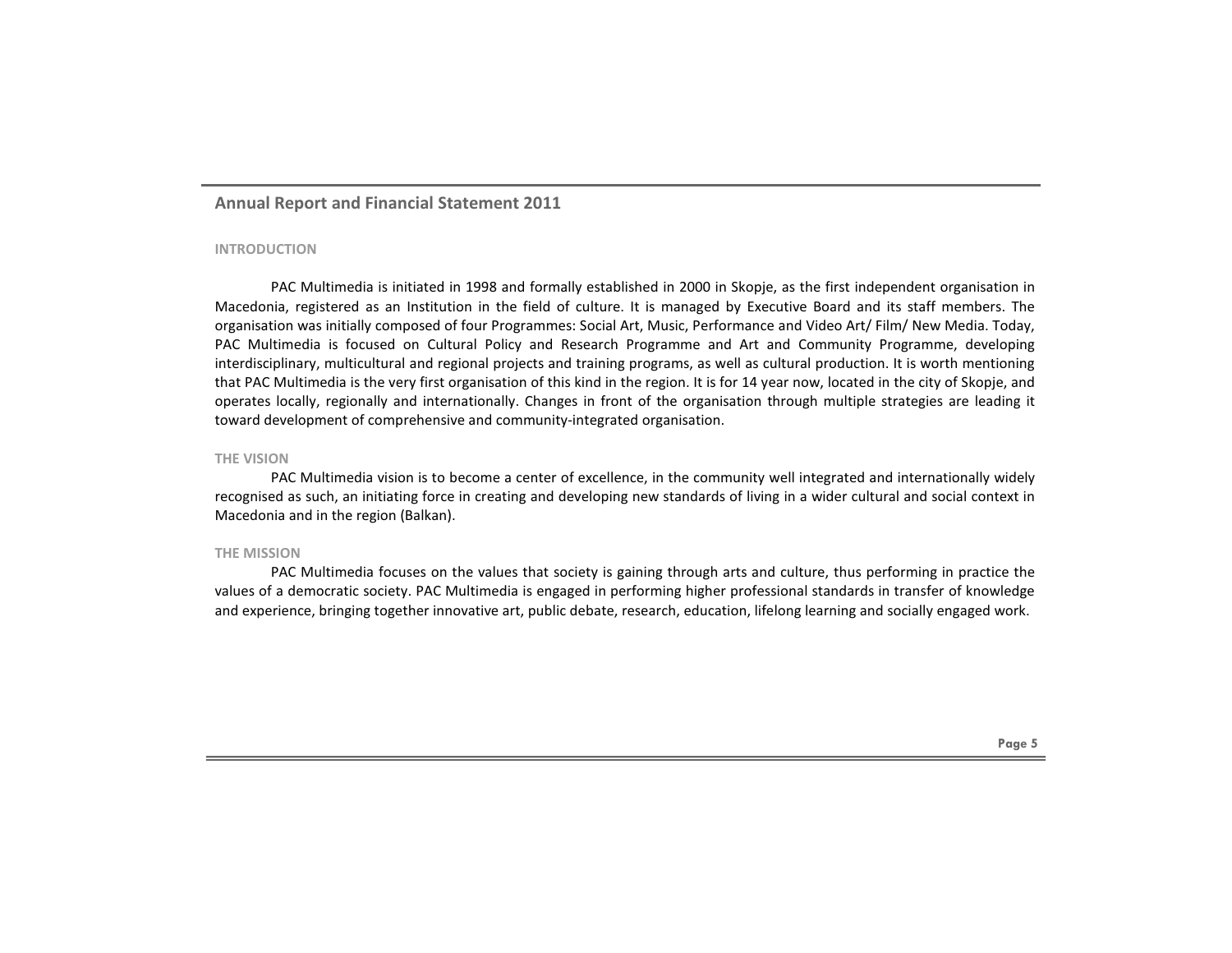#### PROGRAMMES

The main programmes for the period 2008-2012 are the following:

- CULTURAL POLICY AND RESEARCH
- ART AND COMMUNITY

#### TARGET GROUPS

The main target groups are the following:

- Cultural institutions and policy makers;
- Cultural organisations and operators;
- Intellectuals, academics and researchers;
- Professional artists and art operators;
- Youth;
- Socially marginalised groups.

#### LONG AND SHORT TERM GOALS

- To Influence in a wider cultural and social context on national and regional level (influence over participative policy making);
- To assist and serve needs of cultural stakeholders, artists and instituitons with creating new and educational programs based on advancing knowledge;
- To create conditions for generating highly artistic criteria and standards and to support cultural production;
- To conduct researches in the cultural field in Macedonia and build collaborative relationships with cultural stakeholders in the country, the region and wider;
- To become a center of exellence for transfer of know-how.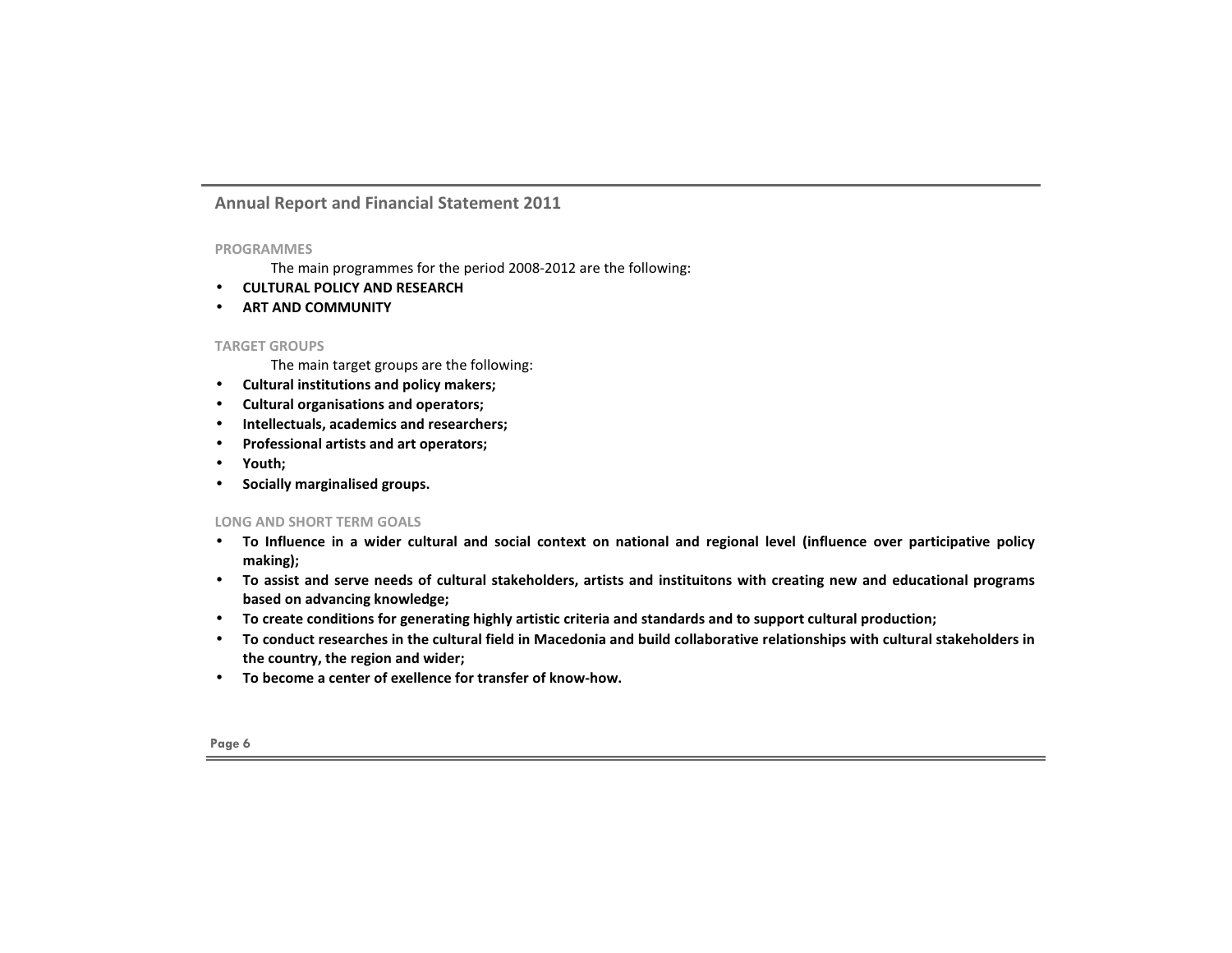#### **STRATEGIES**

On the basis of the analysis and available methodologies, we have selected our developmental strategies:

- quality achievement strategies
	- achievements of excellence
	- education and transfer of knowledge
- programming and organizational (competitive) strategies
	- diversification of programmes
	- diversification of resources
	- commercialisation of programmes and spread of services
- linkage strategies
	- decentralisation of activities
- strategies to engage the public
	- lobbying and support- gathering strategies
	- public commitment strategies and changes in the public space reviewers and trainers.

 During the existence, PAC Multimedia has successfully organised more than 120 workshops, trainings, summer schools, open public debates, festivals, concerts, short films, presentations, exchange programs, where more than 55.000 participants from Macedonia and the region took part. PAC Multimedia has a great number of collaborators, developing in the same time the collaboration with volunteers. PAC Multimedia cooperates with many institutions and independent groups and is open for all kind of initiatives and ideas that come from outside, but are tuned with the organisational strategy.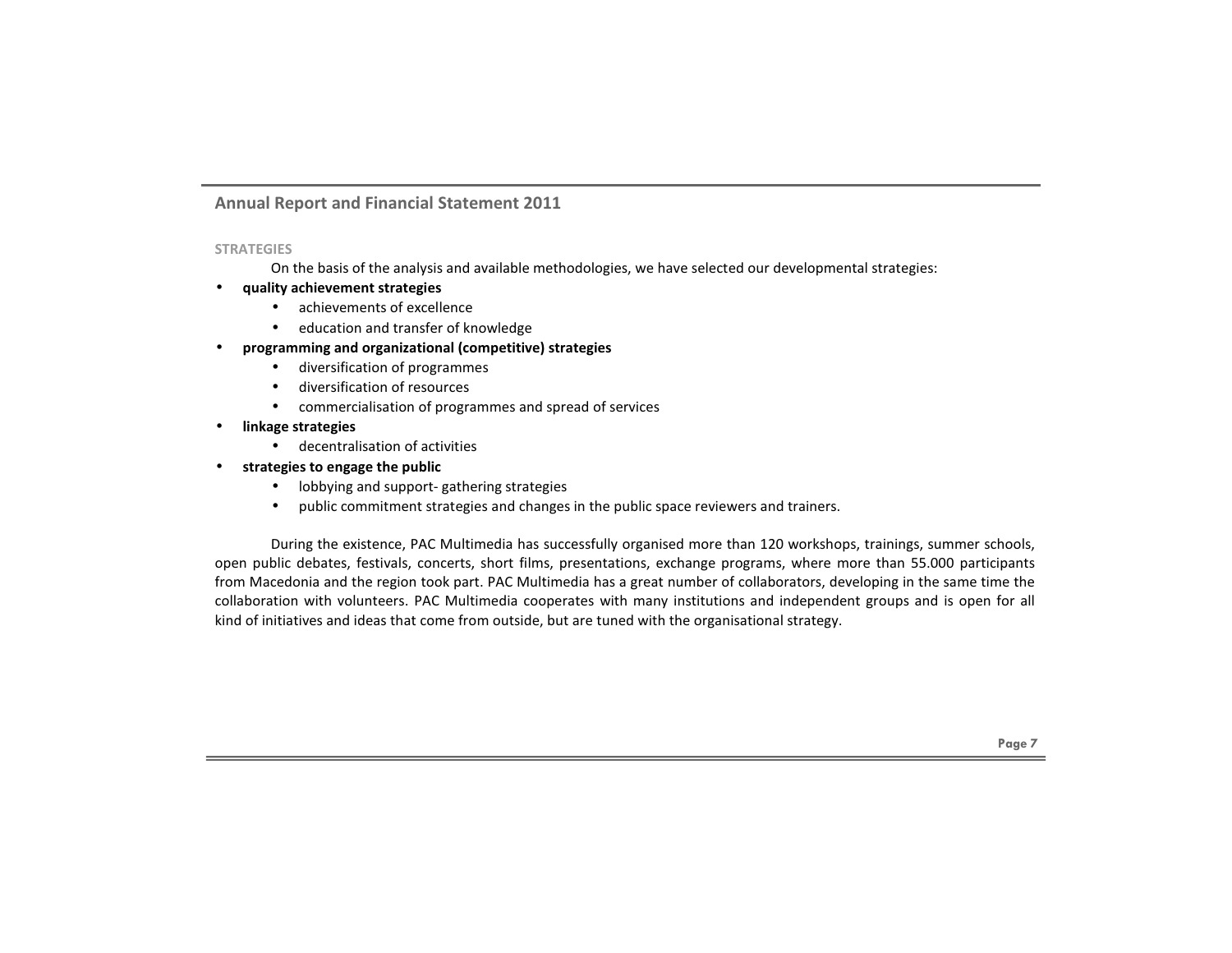#### WHAT WE DO?

PAC Multimedia works on several thematic areas that promotes strategic approach toward cultural policy and development and facilitates citizens' participation in policy making and decision-making activities.

PAC Multimedia team engages in identifying and developing instruments in the area of culture that lead to a systematic cultural development of the municipalities.

PAC Multimedia carries out researches on cultural needs, policy problems and engages in evidence-based policy making, seeking policy solutions.

PAC Multimedia provides trainings in cultural policy making, strategic planning, evaluation and monitoring.

PAC Multimedia involves in capacity building of cultural stakeholders so to influence more over cultural policy creation processes at local and national level.

PAC Multimedia does consultancy in cultural policy and cultural management.

PAC Multimedia engages in facilitating innovative approaches in non-formal education of youth based on social media.

PAC Multimedia facilitates youth activism and links the youth with cultural policy making on local level.

Overall, PAC Multimedia nurtures visible critical approach toward society processes.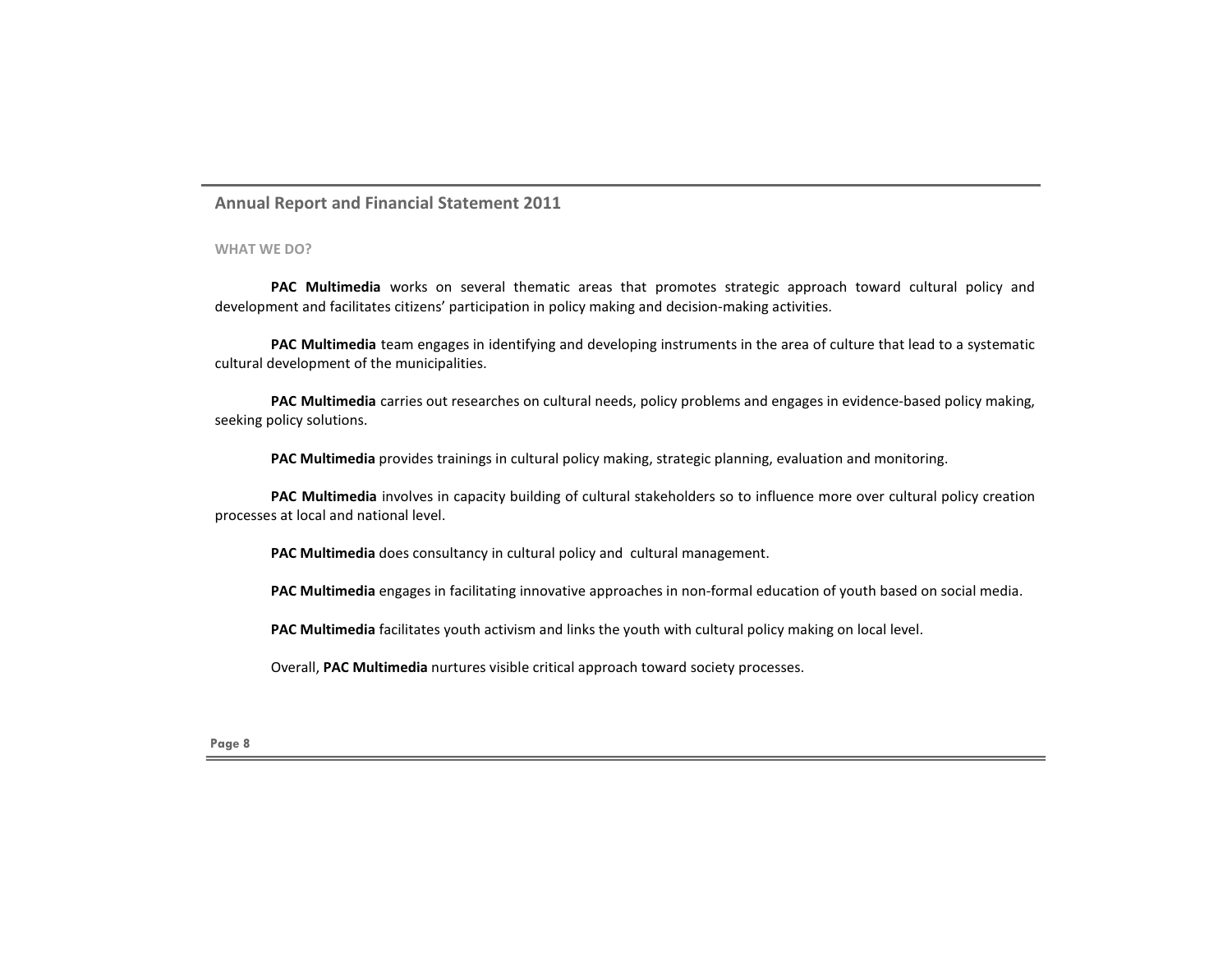#### OUR WORK IN 2011

 During 2011, PAC Multimedia was developing and implementing activities in the framework of the Cultural Policy and Research Programme as well as developing innovative approaches in non-formal education based on social media as part of the Art and Community Programme.

 In 2011, PAC Multimedia continued with the implementation of the regional cultural policy project. This project is a pioneer in building the relations among the civil society sector in Kosovo and Macedonia in the field of culture, and especially in cultural policy making.

 In 2011, PAC Multimedia was engaged in proving training and capacity management for the cultural institutions in Bosnia and Herzegovina as well as in analyzing the cultural scene in EU and Switzerland.

 In 2011, PAC Multimedia initiated projects related to youth involvement in human rights discussion showing how human rights education can become an integrating force that brings together young people, NGOs activists, school staff and experts. These initiatives were also an example of a successful cooperation between the civil society organisations and public schools in sharing and promoting the idea of human dignity through learning, training and practice by utilizing different mediums.

In 2011, PAC Multimedia refined its skills and expertise in cultural policy and cultural management.

 Among all, the focus was also directed toward the institutional development of the organisation that capitalised with institutional support for the coming years where the internal structure of the organisation and its culture would be strengthened.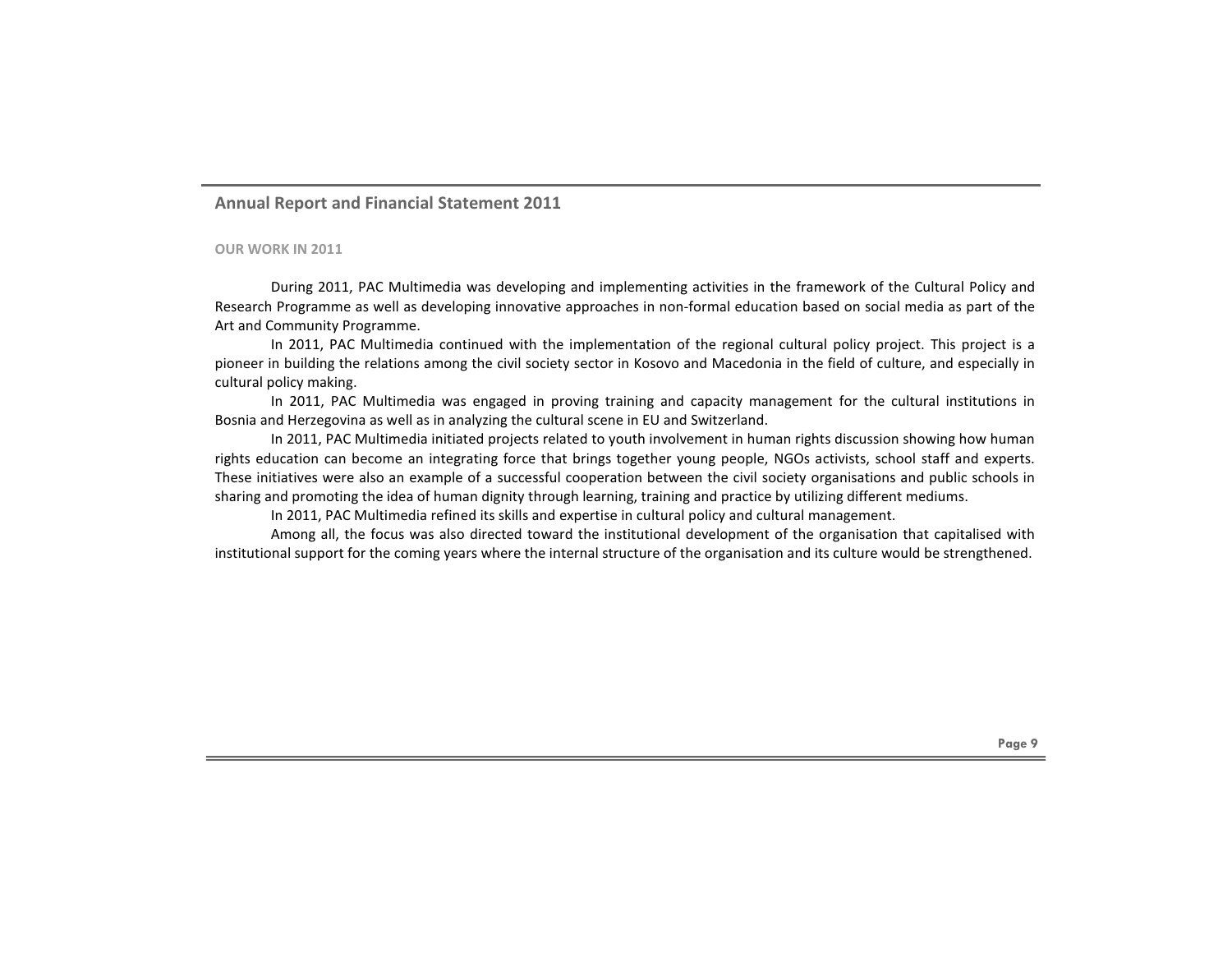#### IMPLEMENTED PROJECTS IN 2011

Project: CULTURE FROM-FOR ALL: policy cooperation among Macedonia and Kosovo

Duration: July 2009/ July 2012

Funding: Swiss Cultural Programme for the Western Balkan, European Cultural Foundation, Stability Pack for SEE through funds of the Embassy of Germany in Skopje, contribution by the municipalities and the organisers.

 The project is based on the presumption that culture is not just some kind of an extra option to the municipalities in the Republic of Macedonia and Republic of Kosovo, but it is its essential component for social cohesion, an improvement to the life quality of its citizens regardless of their ethnical, religious, educational, social, gender background, as well as to its economic development.

 If culture is about identities, lifestyles, conduct, ethics, governance and the ways in which we go about our daily lives, this should not be too difficult to countenance. If we agree to have policies about culture or link culture to developmentobjectives then we are also consenting, explicitly or implicitly, to logic of planning. Planning, that is to say, is not just about 'hard infrastructure' but also about soft and creative infrastructure: people and their needs and visions.

General goals of the project are:

- To increase and encourage the citizens` participation in policy making and decision-making activities on local level;
- To identify and develop an efficient system of mechanisms in the area of culture that would lead to a systematic cultural development of the municipalities;
- To improve the influence of artists over policy creation process at local and national level in both of the countries and to make them to have a critical approach toward society processes;
- To improve the regional cooperation among the municipalities in the countries involved in the project.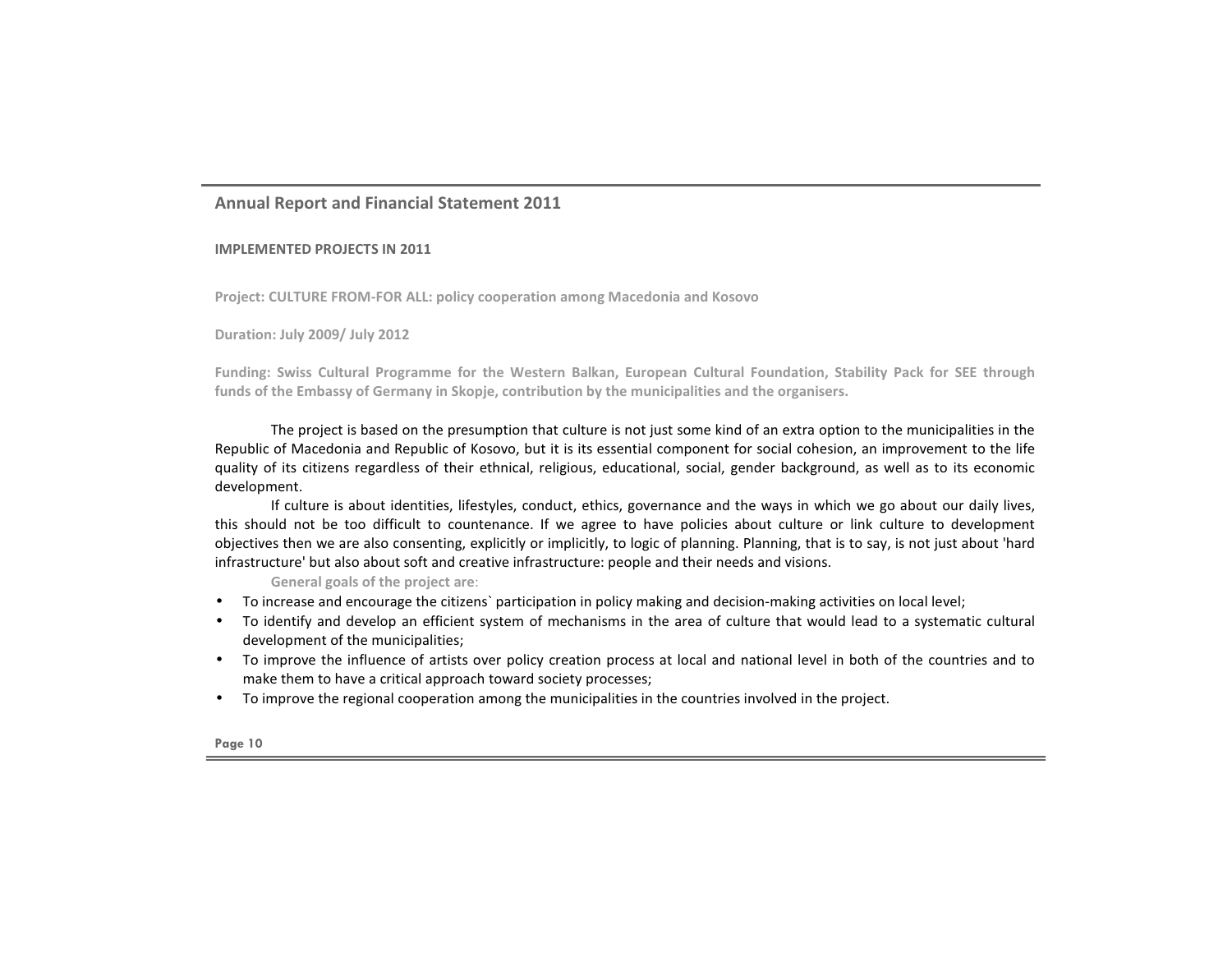Project activities implemented during 2011:

Training Workshop: Activities, plan of action and budget for the strategy, April 08 - 10, 2011, Prishtina, Kosovo; International Conference: CULTURAL CITIES – Development potential for communities, May 26 - 28, 2011, Prishtina, Kosovo; 3 Training Workshops: Writing strategic documents, plan of activities and budget of Strategies for local cultural development, Skopje , in the period October—December 2011;

2 Creative Workshops: Art work in progress, creative collaboration among artists from Macedonia and Kosovo in Prishtina and Skopje in the period September—December 2011;

Promotion of the product of the creative workshops: "Within Us", Prishtina, December 06, 2011 and Skopje, December 09, 2011.

Results achieved in 2011:

- Finalized strategies for local cultural development of Kichevo, Tetovo and Gostivar;
- Three action plans developed as an integral part of local development strategies in the field of culture within municipalities Kichevo, Tetovo and Gostivar;
- Developed a model for alternative financing of local culture which will be fund cultural projects in municipalities Kichevo, Tetovo and Gostivar;
- New established partnerships and collaborations among the cultural stakeholders in the countries and the region;
- Promoted new models of cultural planning at the local level that focuses on de-institutionalization of culture, civic awareness, programming based on the needs of the community, participatory decision-making and public-private partnerships between cultural actors at the local level;
- Created space that enrich the cultural policy knowledge in Macedonia and the region;
- Promoted strategic approach toward cultural planning based on evidence on cultural needs and resources available in each municipality.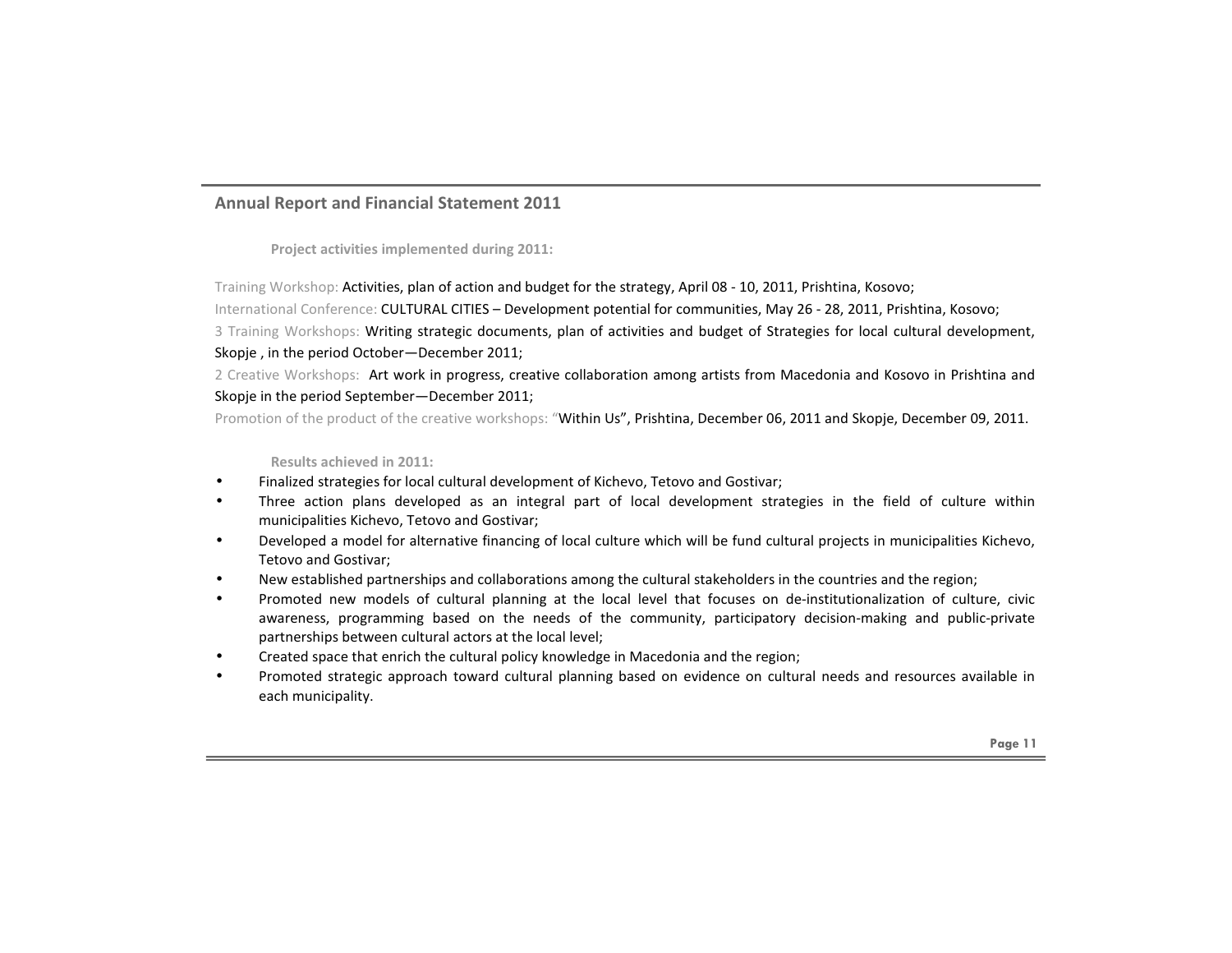Project: DEVELOPING CAPACITIES FOR QUALITY CULTURE MANAGEMENT IN BOSNA AND HERZEGOVINA

Duration: January - September 2011

Funding: UNDP Office in Sarajevo through MDGF programme "Improving Cultural Understanding in Bosnia and Herzegovina".

 The main question in this project was: What BiH cultural institutions needs to undertake in order to ensure progress in cultural life and this progress to fulfill its potentials in order to create a challenge for, make happier, inspire, educate and make better and richer its citizens in every way? The project included: analysis of the best practices of Culture management in EU and Swiss cultural institutions; analysis of the current context of Cultural Management in BiH and needs assessment; and preparation of training curricula on Culture Management for BiH key culture stakeholders.

#### Project activities implemented:

Analysis report on the best practices of Culture management in EU and Swiss cultural institutions; Analysis report on the current context of Cultural Management in BiH and needs assessment; Trainings: Strategic Planning in Cultural Management for BiH key culture stakeholders and EU and other funds for culture for BiH key culture stakeholders.

Results achieved:

- Acquired knowledge on long-term (strategic) planning in turbulent times;
- Acquired knowledge of financial management, collection efforts (additional) funds and fundraising in culture;
- Acquired knowledge of the process of application to the EU funds (project management specific to EU funds);
- Built understanding of the role and functioning of public institutions and civil sector in the field of culture and its transformation.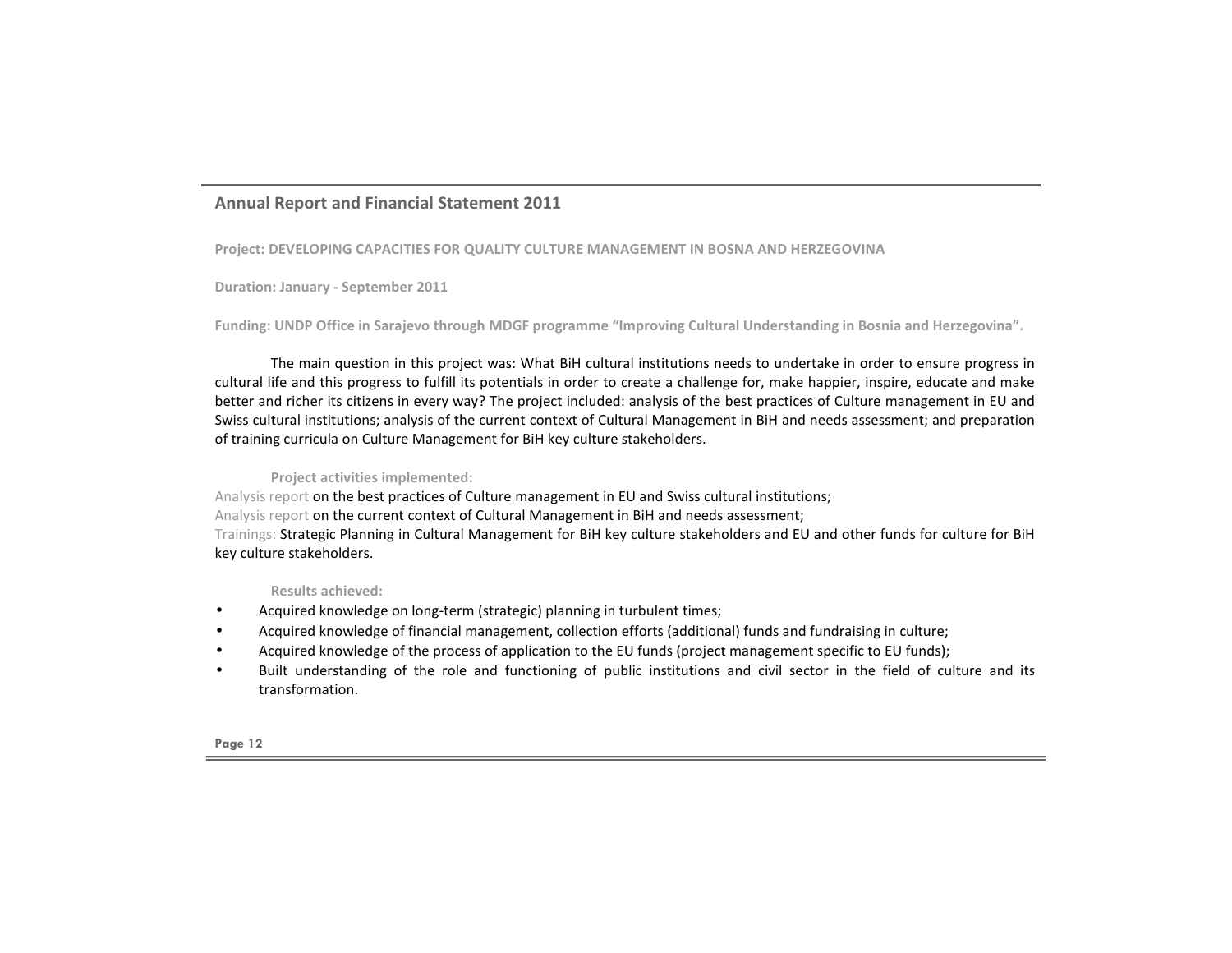Project: STRENGTHENING THE EVIDENCE BASED PRACTICE OF EDUCATIONAL CSO's INITIATIVE: CASE STUDY OF MACEDONIA

Duration: January - September 2011

#### Funding: Open Society Institute through Education Support Programme

The primarily motivation of the initiative was to develop information gathering protocols and strategies for CSOs to improve the extent to which educational service delivery CSO interventions are validated sources of systematic social data. Therefore, this was a research strategy capacity development programme, which adopted the use of practice based learning activities and test based instrument development. The project included elaboration of the organisational data gathering protocols and strategies by PAC Multimedia and other CSO`s in the country with objective to summarise the introspective process of considering knowledge management as part of the organisational history and work of CSOs and based on the findings to conduct knowledge audit. The final report summarised all of the findings of the research process in a compilation that can be used as learning and guiding tool for CSOs. The aim of the report was, on one side, to identify and analyse key processes, techniques and tools for creating and harnessing knowledge in PAC Multimedia and, on the other side, to provide information on the status of the subject among the civil society sector in Macedonia.

Project activities implemented:

- Elaboration of the organisational data gathering protocols and strategies by PAC Multimedia and CSOs in Macedonia;
- Participation at CIES event in Montreal;
- Methodology development;
- KM survey, including: Knowledge need analysis (K-needs analysis); Knowledge inventory analysis (K-inventory analysis);
- Knowledge flow analysis (K-flow analysis); Knowledge mapping.
- Preparation of final report and public promotion of the results.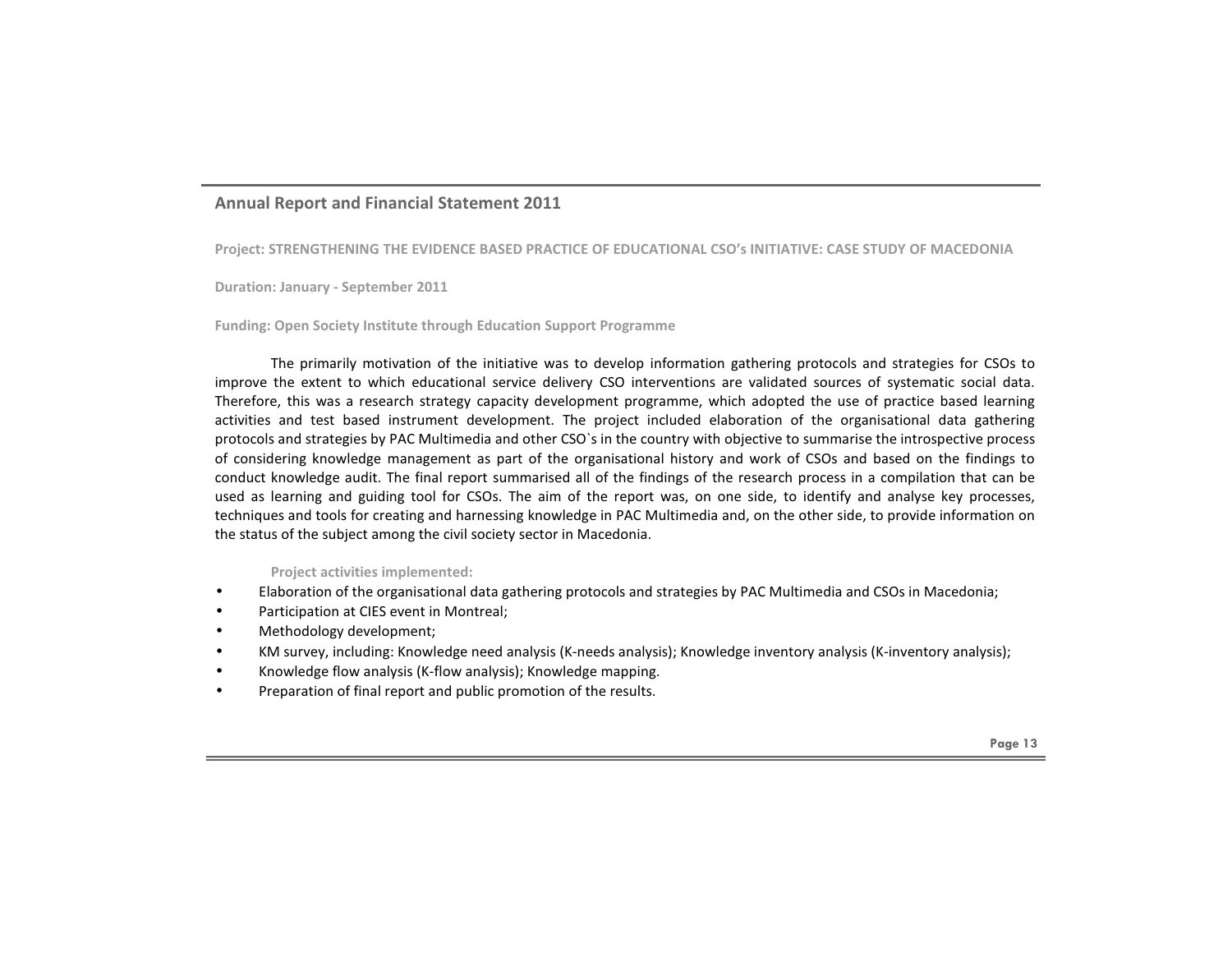Results achieved:

- Identified KM processes, approaches and strategies within PAC Multimedia;
- Analysis of the status of KM among CSOs in Macedonia;
- Identified needs of PAC Multimedia in relation to KM (trainings, data base development);
- Initiated process of redesign of web page to serve as a knowledge base of the organisation;
- Developed protocol of who, what kind and where the knowledge is stored;
- Identified vital elements in the development of effective knowledge management programmes and initiatives that are directly relevant to the organisation's specific knowledge needs and current situation.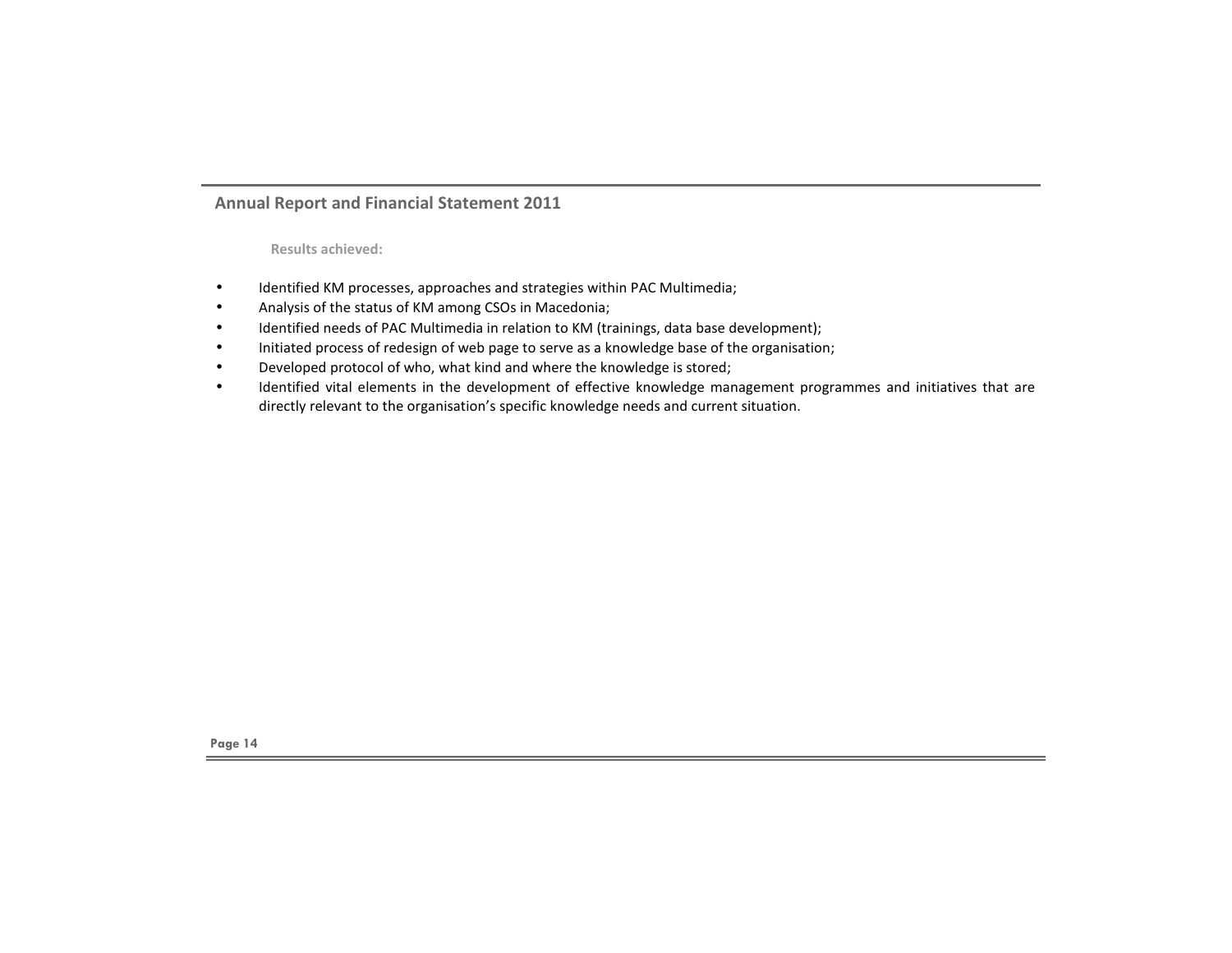Project: YOUTH AGAINST DISCRIMINATION THROUGH SOCIAL MEDIA

Duration: August 2011 - February 2012

Funding: UNDP, ACT Project 7th phase and the organiser

The project was implemented in two secondary schools is Skopje, SUGS "Pance Arsovski" and SUGS "Marija Sklodovska-Kiri", involving altogether 40 directs participants, and approximately 800 indirect beneficiaries. The project implementation was based on various educational methods, aiming to promote a different approach to the human rights promotion by creative use of social media and new technologies. The project provided the students an active learning experience on human rights defense and non-discrimination within their communities but also learning how to transfer such activism online. The activities included workshops, research and experiments performed by the participants, trainings and practical implication of the gained knowledge on the new social media.

#### General goals of the project are:

- To increase the capacity of young people to promote and apply the human rights principles and non-discriminatory practice at school and in their social networks interactions;
- To increase the capacities of young people to be more critical consumers and producers of social messages;
- To give recognition of the core values of the human rights concept and their relationship to existing power structures among the students;
- To transfer the gained knowledge to other students and target groups using the social media tools, achieving in such way high level of peer-to-peer informal education and youth activism;
- To establish contacts among public and civil society sector in improvement the quality of non-formal education in the country and introduction of human rights education in the formal curricula.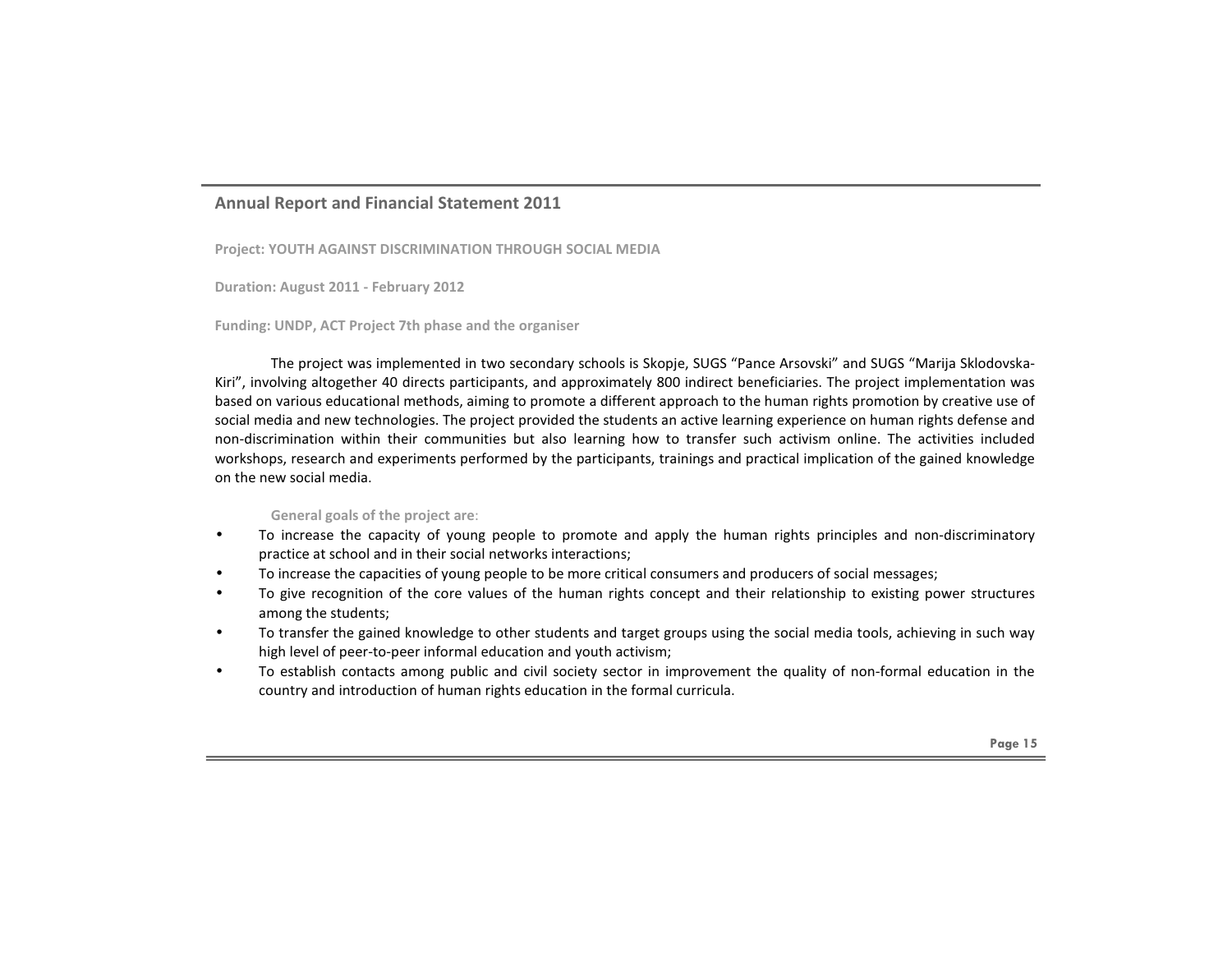Project activities implemented during 2011:

- Human right workshops with the students` groups;
- Research activities on stereotyping and discrimination in the media;
- Research activities within the school environment on visible forms of stereotyping and discrimination;

#### Results achieved in 2011:

 Through these intensive educative workshops the students had the opportunity to critically consider and discuss situations of violation of human rights in their surrounding and to acknowledge its impact for the whole community. The content of these workshops basically considered the issue of discrimination regarding their everyday life, although the students later on choose the specific topic on discrimination they found most related to their concerns.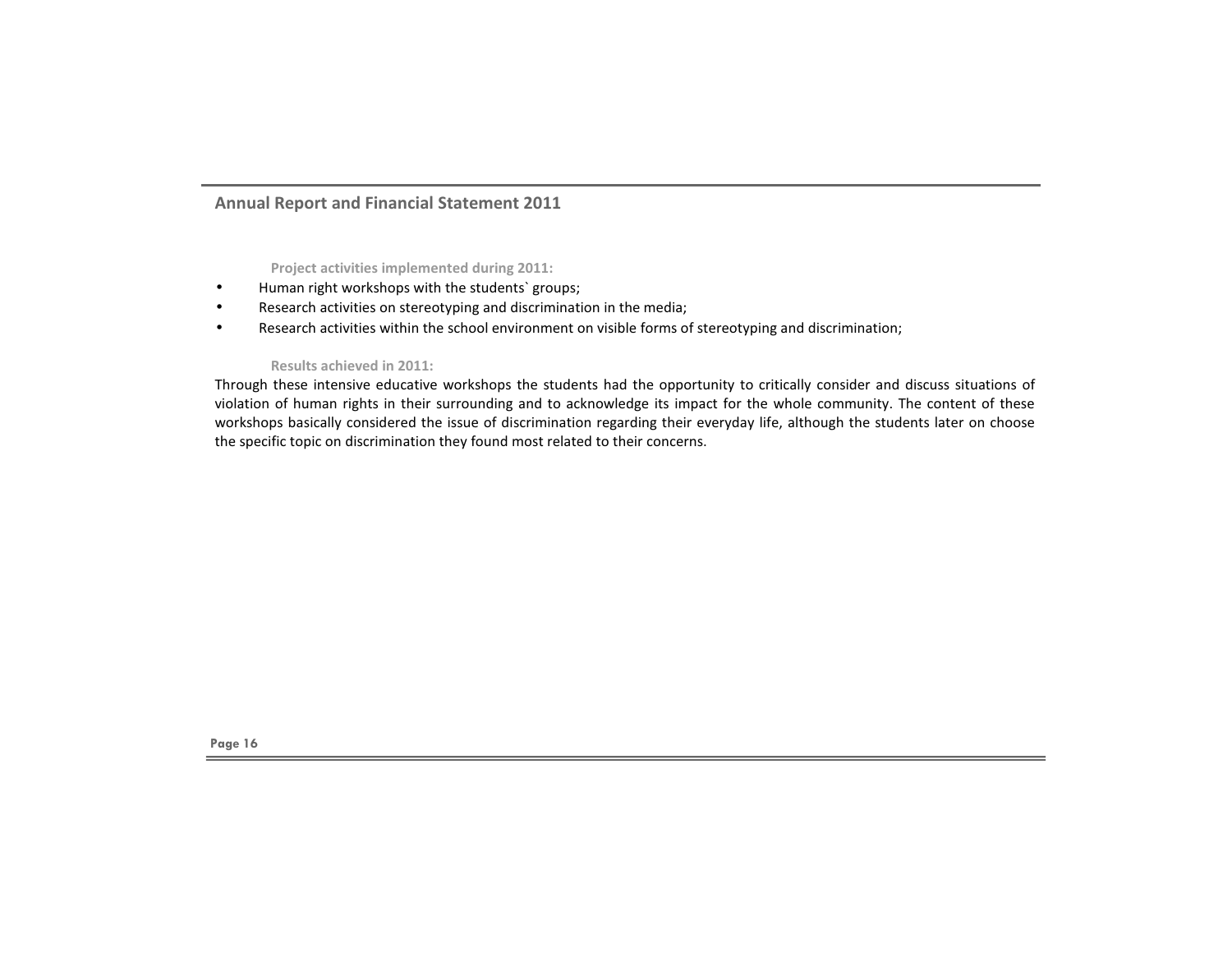Project: INTER-ETHNIC YOUTH PARTICIPATION IN HUMAN RIGHTS DEBATE USING SOCIAL MEDIA

Duration: October 2011 - September 2012

Funding: US Embassy in Skopje, Democracy Commission Small Grants Program and the organiser

The project is envisaged as a 12-months process implemented in 2 secondary schools in the municipalities of Tetovo and Gostivar with the objective to enhance youth active participation in fostering interethnic dialogue in school environment and to enhance civic awareness and the respect for human rights among young people in Macedonia by creative use of social media and new technologies (Internet, Facebook, Twitter, Myspace, Blogs, etc). In this aim, the project hopes to contribute to student`s efforts in making their schools human rights based community and to assist schools in becoming save school environment. The project`s activities include workshops on multicultural education, research activities to scan the understanding of difference and reaction to difference within the school environment, as well as education on social media, all directed toward development of new approach for social inclusion based on art.

#### General goals of the project are:

1. To promote positive attitudes towards 'others' among secondary school-aged students in multiethnic communities in Macedonia;

2. To develop mechanisms in the school environment that promotes respect, tolerance and acceptance among different cultural and ethnic groups of young people;

3. To enhance youth participation in creating of safe school environment that promotes non-violent problem solving, tolerance and respect for differences.

4. To promote innovative approaches in youth work, using social media and new technologies (Internet, Facebook, Twitter, Myspace, Blogs, etc).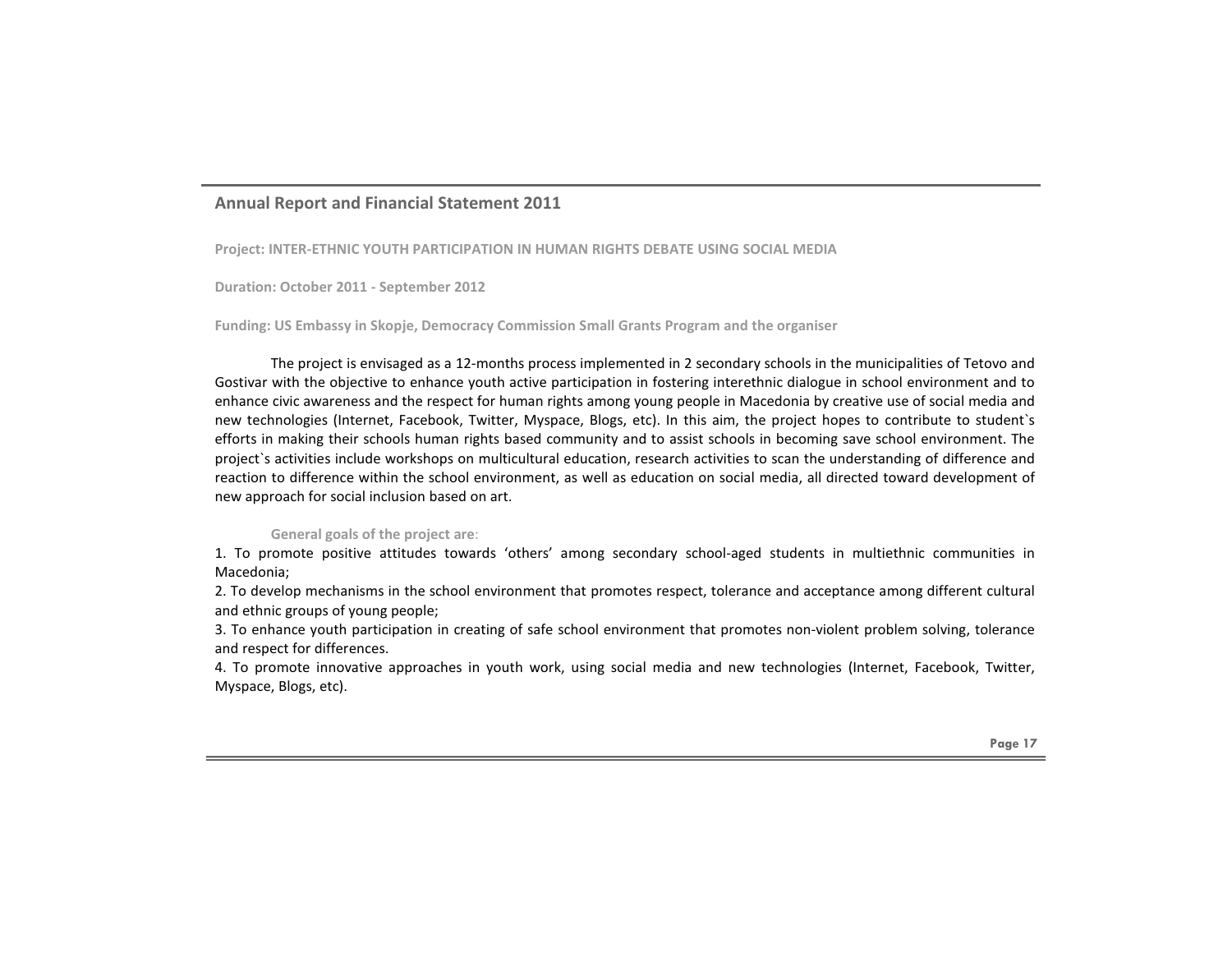Project activities implemented during 2011:

- Educational workshops on the subject of multicultural education inducing improved knowledge of other cultures and respect for tolerance among the involved secondary school students;
- Educational workshops on the use of social media as a tool for social change and boosting active citizenship;
- Case studies reviews and research activities done by both working groups in their school contexts.

#### Results achieved in 2011:

 The importance of the project is that it builds upon the process of reforms in the education sector and contributes to the national goals for improving the quality of education in line with the country's aspiration for European integration. The project represents further improvement of the subject curricula (especially for Life-Skills-Based Education and elective subjects), incorporating educational goals that promote multiculturalism and respect for cultural/ethnic differences.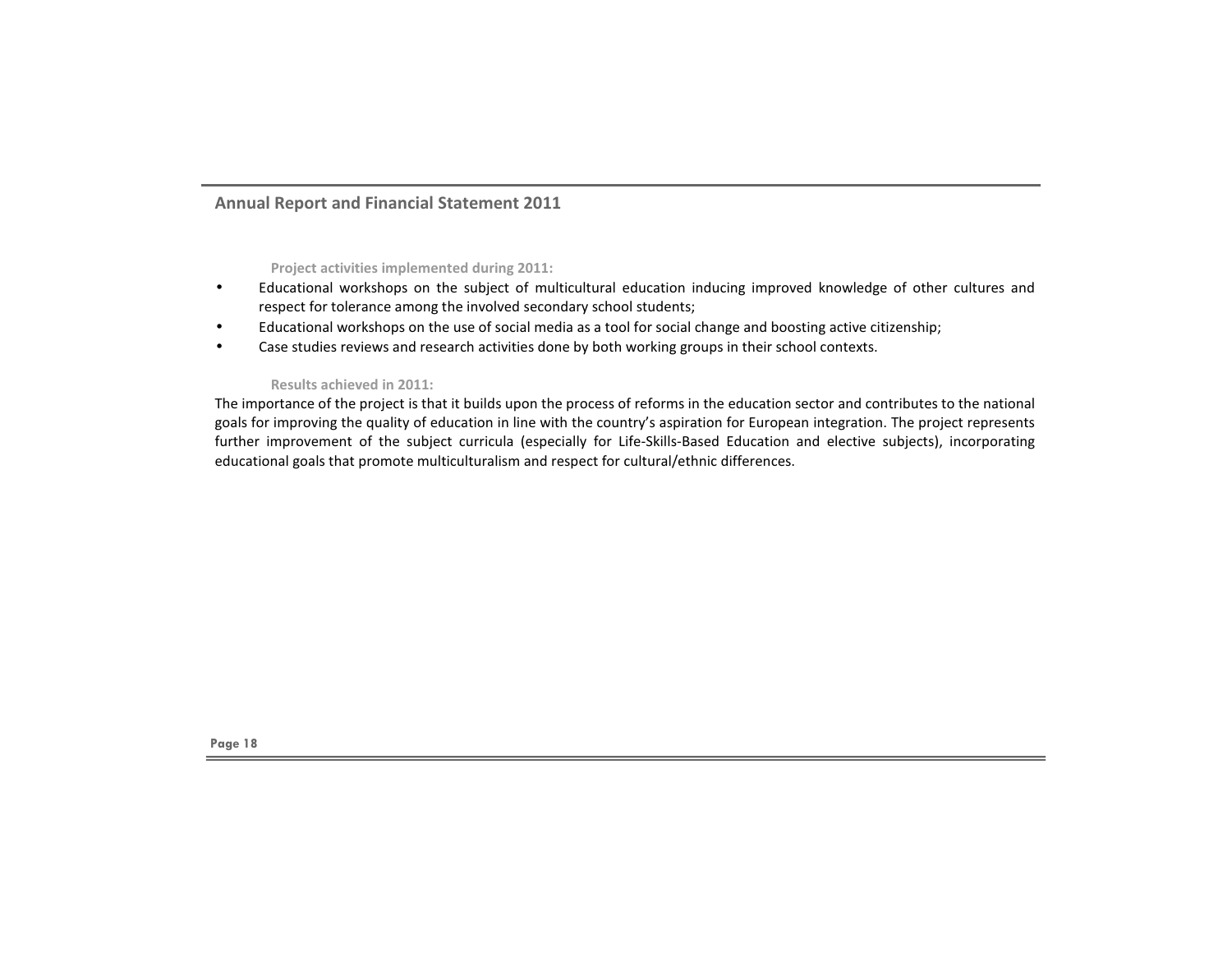Project: Institutional support for PAC Multimedia during 2011

Duration: January - December 2011

Funding: Center for Institutional Development CIRa through the Civica Mobilitas Programme – implemented by CIRa and financially supported by Swiss Development Cooperation Office in Skopje.

During 2011, the Cultural Policy and Research Programme was again granted institutional support. The programme aims to establish principles of civic participation as self-evident measure in all present and future cultural policy-making processes in multicultural municipalities in Macedonia and the region and to share best-practices with other municipalities. The programme establishes a flexible methodological framework where all the different local actors, participants in the cultural life at local level with various powers and tasks (as cultural professionals, artists, decision-makers on local level, cultural operators and citizens) have to be taken into consideration when designing cultural policies for their cities, in an inclusive and 'participative' way.

#### Project activities implemented during 2011:

- Training meetings for cultural policy issue;
- Art production and creative workshops for artists;
- Visits to regional and international conferences of the team of PAC Multimedia where the experience in local cultural policy in the country was presented.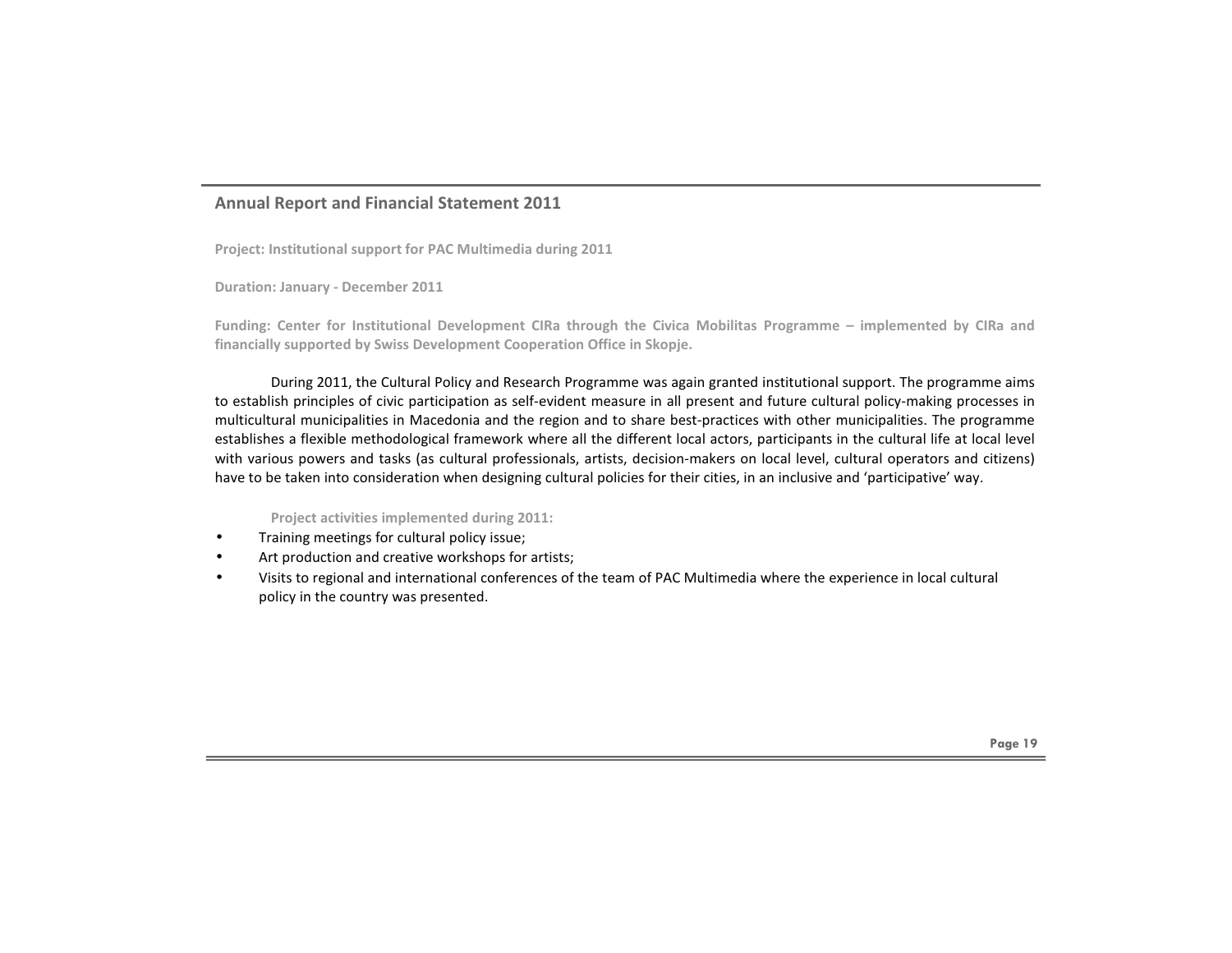Results achieved in 2011:

- 30 trained people from the municipalities of Kichevo, Tetovo and Gostivar from Macedonia and the municipalities of Gnilane, Novo Brdo and Prizren from Kosovo (representatives of the cultural institutions, cultural operators, local administration and NGOs) about creating, implementing, monitoring and evaluating of the cultural policies (as part of the project: CULTURE FROM—FOR ALL: policy cooperation among Macedonia and Kosovo);
- Conducted research activities related to the best practices of Culture management in EU and Swiss cultural institutions;
- Conducted research activities related to the Cultural Management in BiH and needs assessment;
- Conducted two trainings, the first on the issue of Strategic Planning in Cultural Management for BiH key culture stakeholders and the second, on EU and other funds for culture for BiH key culture stakeholders;
- 10 artists from Macedonia and Kosovo received two artistic collaborative programmes and as a result of it they have produced one interdisciplinary performace, presented to the audience in Macedonia and Kosovo;
- 100 people from Macedonia and Kosovo have visited the artistic productions (as part of the project CULTURE FROM/FOR ALL: policy cooperation among Macedonia and Kosovo);
- Organised one International Conference on the theme: CULTURAL CITIES Development potential for communities, where 15 panellists (experts from the Balkans) and 10 representatives from the municipalities of Skopje, Kichevo, Gostivar, Tetovo, Gnilanje, Novo Brdo and Prizren (Mayors and presidents of the City Councils) had expert presentations;
- Redesigned the web page so to serve as a knowledge base of the organisation;
- Developed Knowledge management protocol for the organisation and its staff members;
- Identified vital elements in the development of effective knowledge management programmes and initiatives that are directly relevant to the organisation's specific knowledge needs and current situation;
- Developed methodology for informal education that combined human rights education and art with secondary students` groups.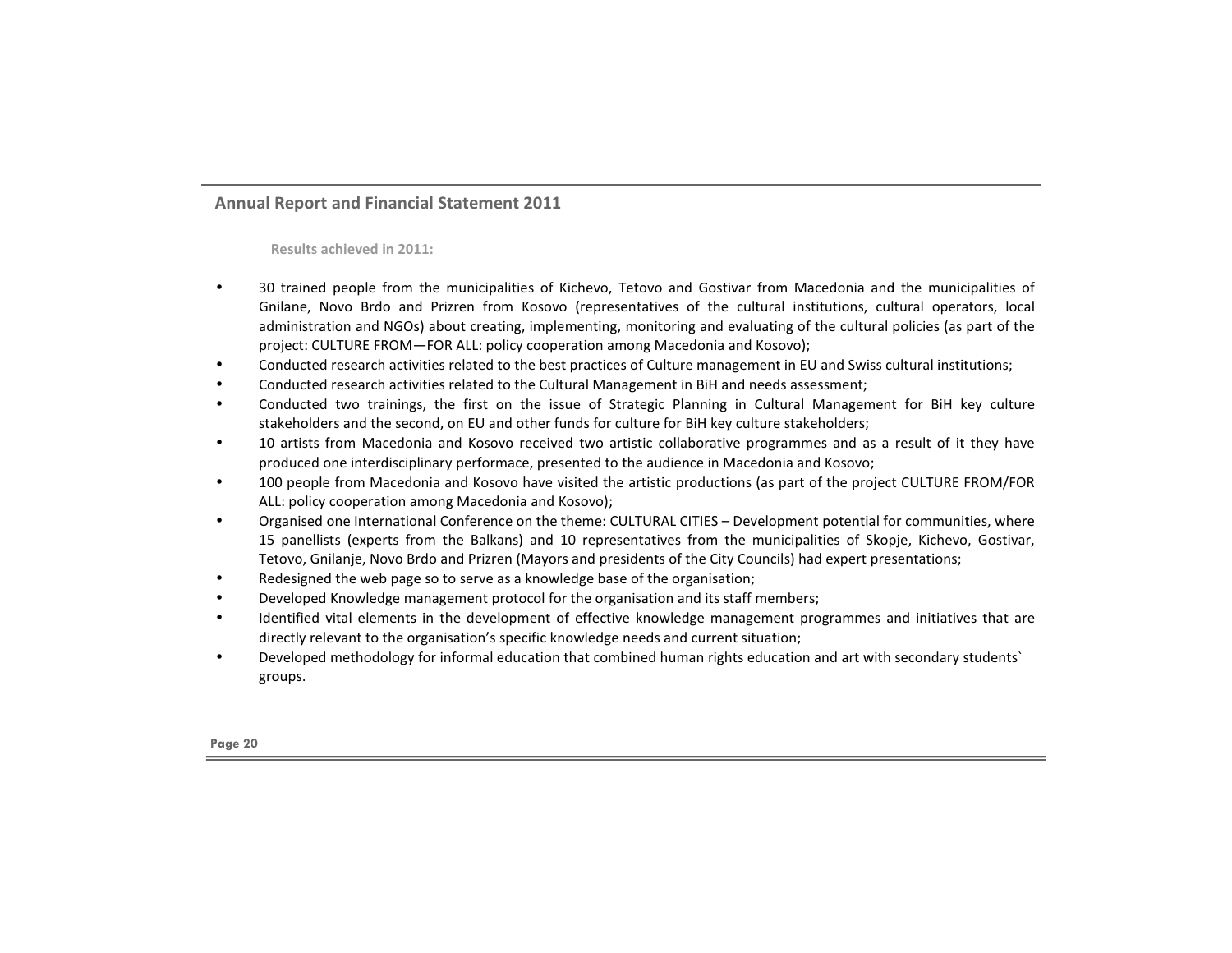#### METHODOLOGY OF WORK OF THE PROJECTS

 The methodological framework for the project activities is structured around several inter-linked platforms that include a) understanding and improving the community environment, b) strengthening the local system and providing good practices, c) capitalizing on inputs and resources, d) enhancing communications and outreach, and lastly, e) mobilising people and utilizing social capital. The working methodology is based on several aspects that contribute to effective implementation of all envisaged activities:

- Participant-Driven Approach: the working subject and methodology is designed to respond to the needs of the involved target groups ; it creates atmosphere and provides tools where the individual and group participation of all beneficiaries in the project design, implementation, monitoring and evaluation can be enhanced;
- Capacity Development: PAC Multimedia is focused on capacity building activities, debates and discussions through which the target groups can improve their knowledge, skills and technical capacities;
- Expertise: PAC Multimedia ensures involvement of experts from Macedonia and the region with relevant knowledge, experience and credibility in the home countries and the region;
- Continuity: PAC Multimedia is devoted to continuous processes. This aspect is an essential part of the policy-oriented platform of PAC Multimedia, but also substantial for improving the communal life by benefiting both citizens and the authorities.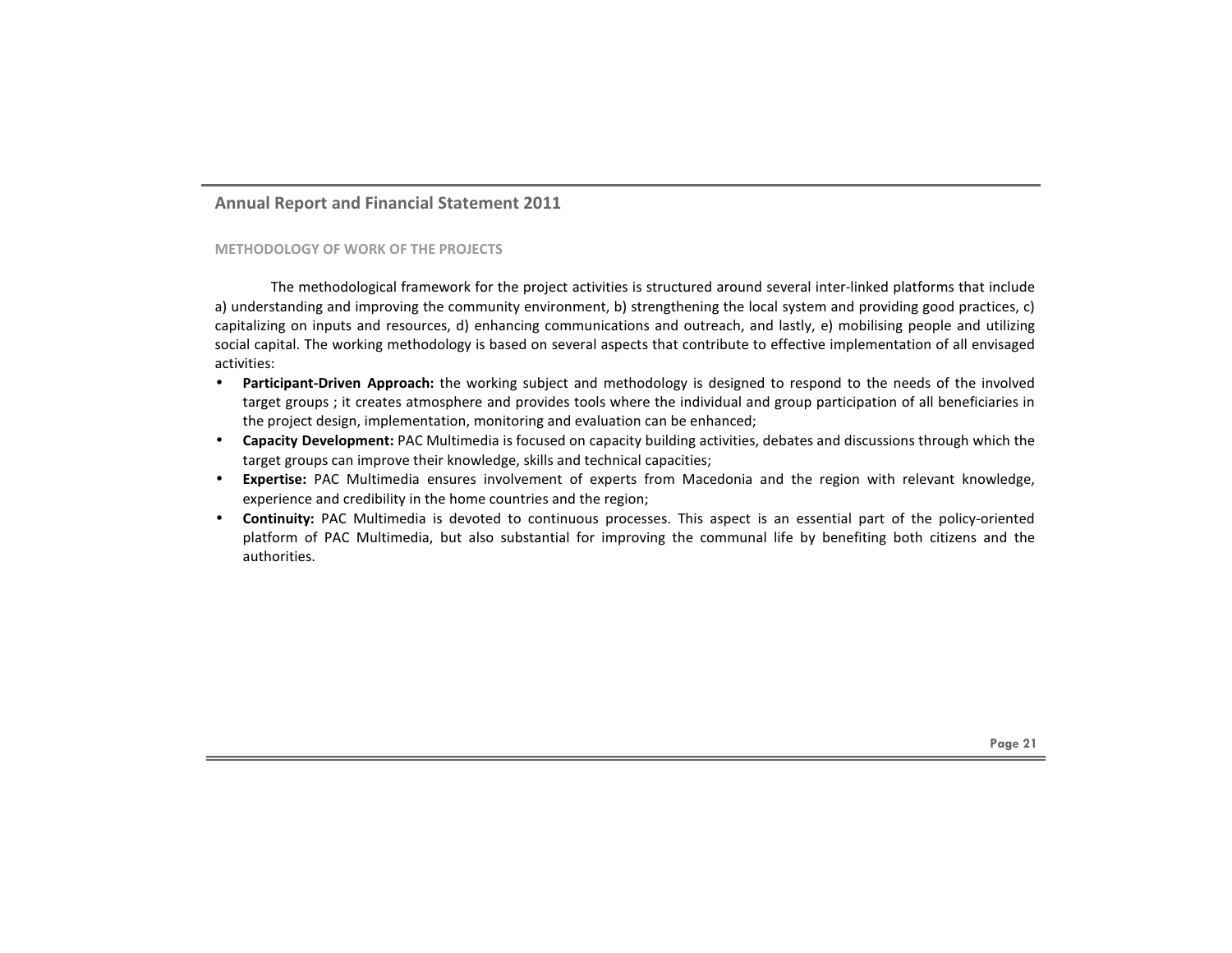#### IMPACT

Through the project`s activities and the lobbying and advocacy actions, PAC Multimedia ensured:

- coordination between the process of capacity building, cultural planning and the strategic development of the municipalities in Macedonia and the region;
- establishment of system of quality indicators and monitoring procedures in the cultural life on local level;
- explored new models of cultural organisations and institutions that respond to local cultural needs;
- initiated regional dialog of the role of the civil society sector and the citizens in cultural programming on local level;
- initiated process of improvement of the status of public-private partnership in programming, organising and responding to cultural needs on local level;
- allowed pooling experiences between cultural stakeholders on local level;
- provided exchange of good practice model of deintitutionalisation of culture in EU;
- raised awareness about the potential of culture/art and cultural activities in the protection and promotion of cultural rights and promoting active citizenship and citizen's participation in communal life;
- raised awareness of the potential of art to bring social change and bring attention to social issues;
- strengthen the regional cooperation through exchange of policy work, art products and lessons learnt throughout the policy development process among the municipalities in Macedonia and with other municipalities in the region.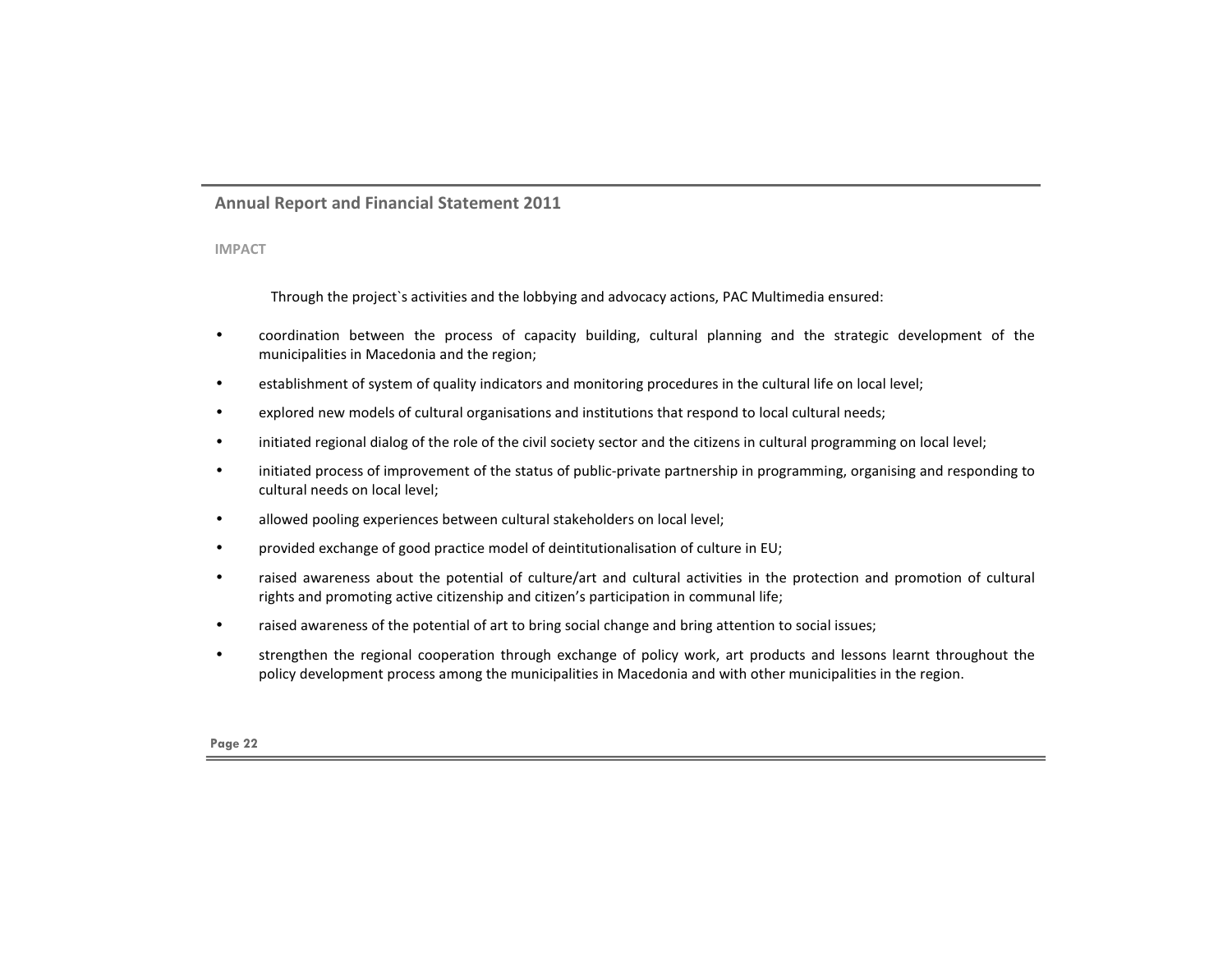#### MANAGEMENT STYLE

PAC MULTIMEDIA is structured in the following bodies:

- **Founder**
- Executive Board
- Executive Director

The Founder has the jurisdiction:

- to make decisions on basic programming activities of the organisation;
- to make decisions on specific activities of the organs of the organisation;
- to adopt the financial plan of the organisation;
- to make decisions related to allocation of funds for current operations;
- to adopt the final account;
- to make amendments to the Statute of the organisation;
- to conduct election for members of the Executive Board of the organisation;
- to conduct election for Executive Director of the organisation;
- to make decisions related to partnerships with international organisations and membership in networks.

The Executive Board is the executive body of the organisation and consists of 5 members. The mandate of the members

lasts for 1 year with possibility of re-election with an extension of 1 year. The Executive Board has a president and secretary with the right of unlimited re-election.

The Executive Board has the following responsibilities:

- to carry out statutory tasks of the organisation and decisions and conclusions of the founder;
- to adopt and implement the annual working programme of the organisation;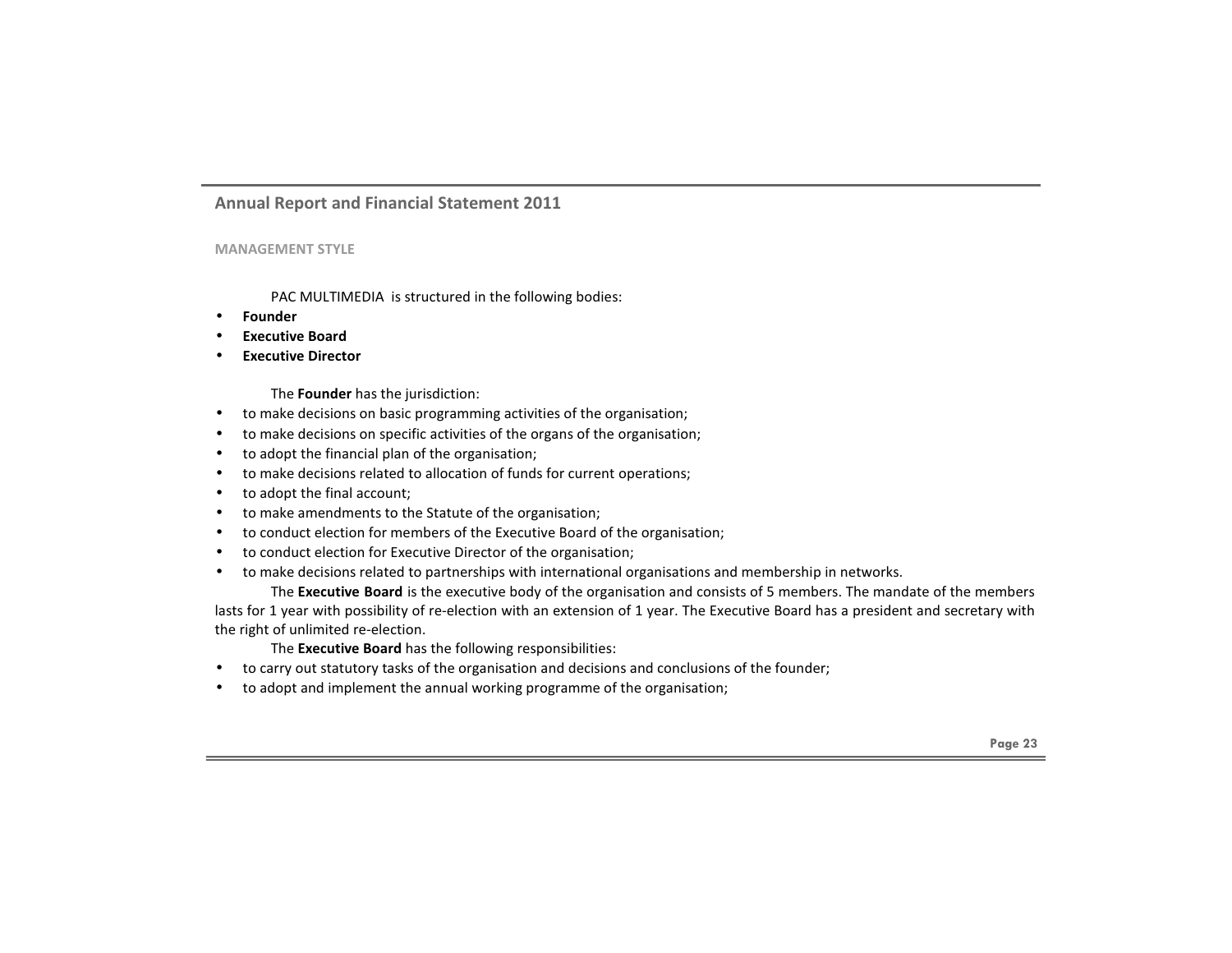- to proposes changes and amendments to the Statute;
- to adopt bylaws, to accept agreements and contracts;
- to organise and actively participate in the organisation of various actions and events;
- to advocate and fund-raises for the organisation;
- to implement decisions for procurement and disposal of fixed assets;
- to decide on participation at symposiums, conferences, seminars.

 The Executive Board convenes and conducts meetings as needed. The meetings are convened by the President of the Executive Board. The Executive Board meetings are kept and adopted during the next meeting. Decisions in the Executive Board are adopted only if majority of members of the Executive Board vote for it.

The managerial structure of PAC Multimedia is composed of:

- 1. Executive Director
- 2. Programme coordinator
- 3. Programme assistant
- 4. Project managers
- 5. Account manager
- 6. Web administrator
- 7. Volunteers

The Executive Director performs the following duties:

- advocates and represents the organisation;
- informs the public about the activities undertaken and measures of the organisation;
- represent the organisation in relations with third parties; e work of the bodies of the organisation;
- undertakes activities for international cooperation;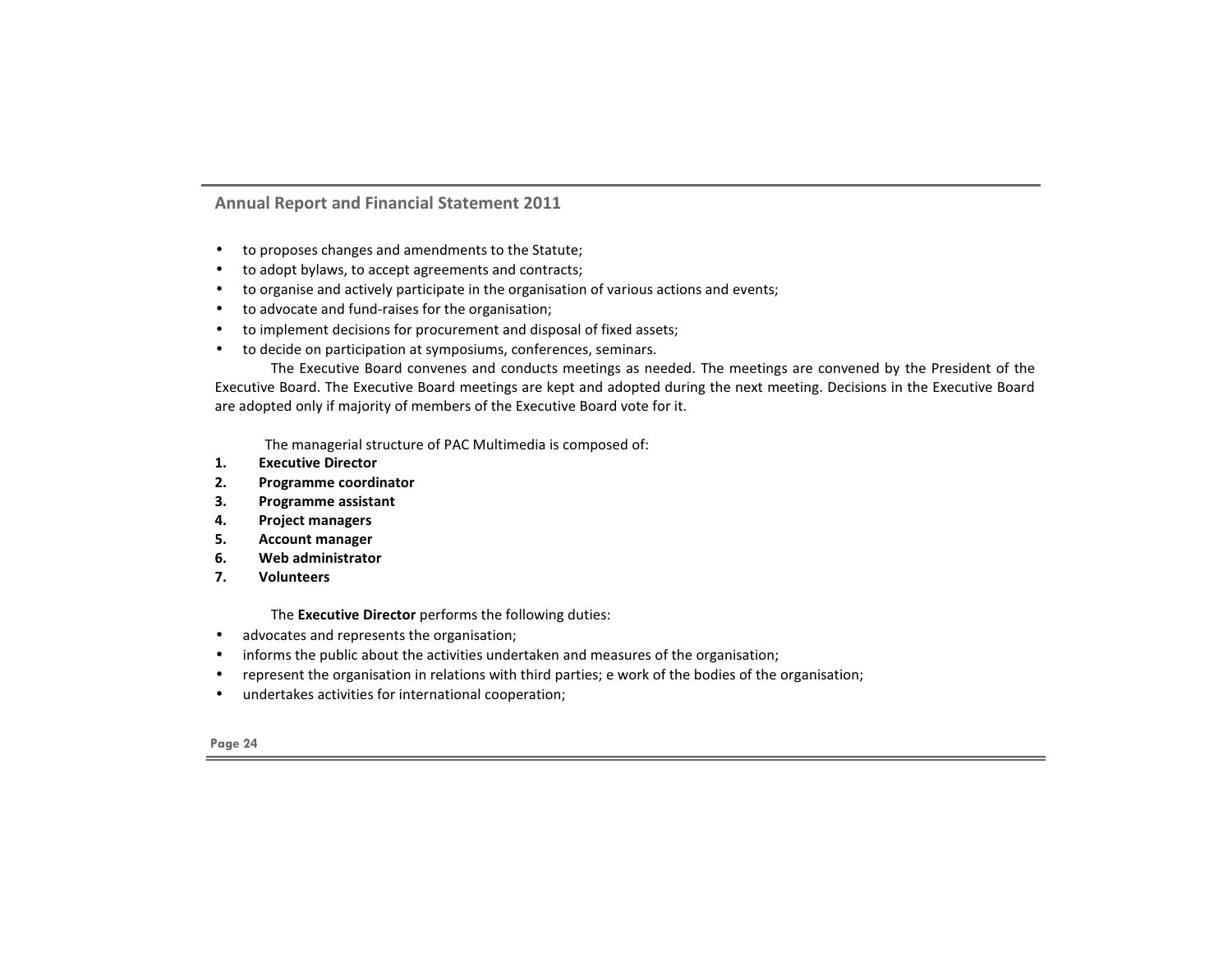- implements the decisions of the organisation's founder and other decisions taken by the authorities;
- proposes to the founder decision on entering into alliances and membership in international organisations.

 The decision making is in the hands of Executive Director who reports to Founder and the Executive Board. The Executive Board reports his work report to the founder.

#### The Programme coordinator is responsible for:

- direct programming and management of the programme from beginning to end;
- develop full-scale project plans and associated documents to the programme;
- effectively communicate projects among programmes, team members and stakeholders;
- estimate the resources and participants needed to achieve programme goals;
- draft and submit budget reports
- delegate tasks and responsibilities to appropriate personnel;
- identify and resolve issues and conflicts within the project team;
- plan and schedule project timelines;
- develop and deliver progress reports, proposals, requirements documentation, and presentations;
- define project success criteria and disseminate them to involved parties throughout project life cycle;
- coach, mentor, motivate and supervise project team members and contractors, and influence them to take positive action and accountability for their assigned work.

The Programme coordinator reports to the Executive Board.

 The Assistant programme coordinator is assisting and reports to the Programme coordinator in all of the above mentioned tasks while Project managers are focused on direct management of specific project and reports both to the Programme coordinator and the Executive Director.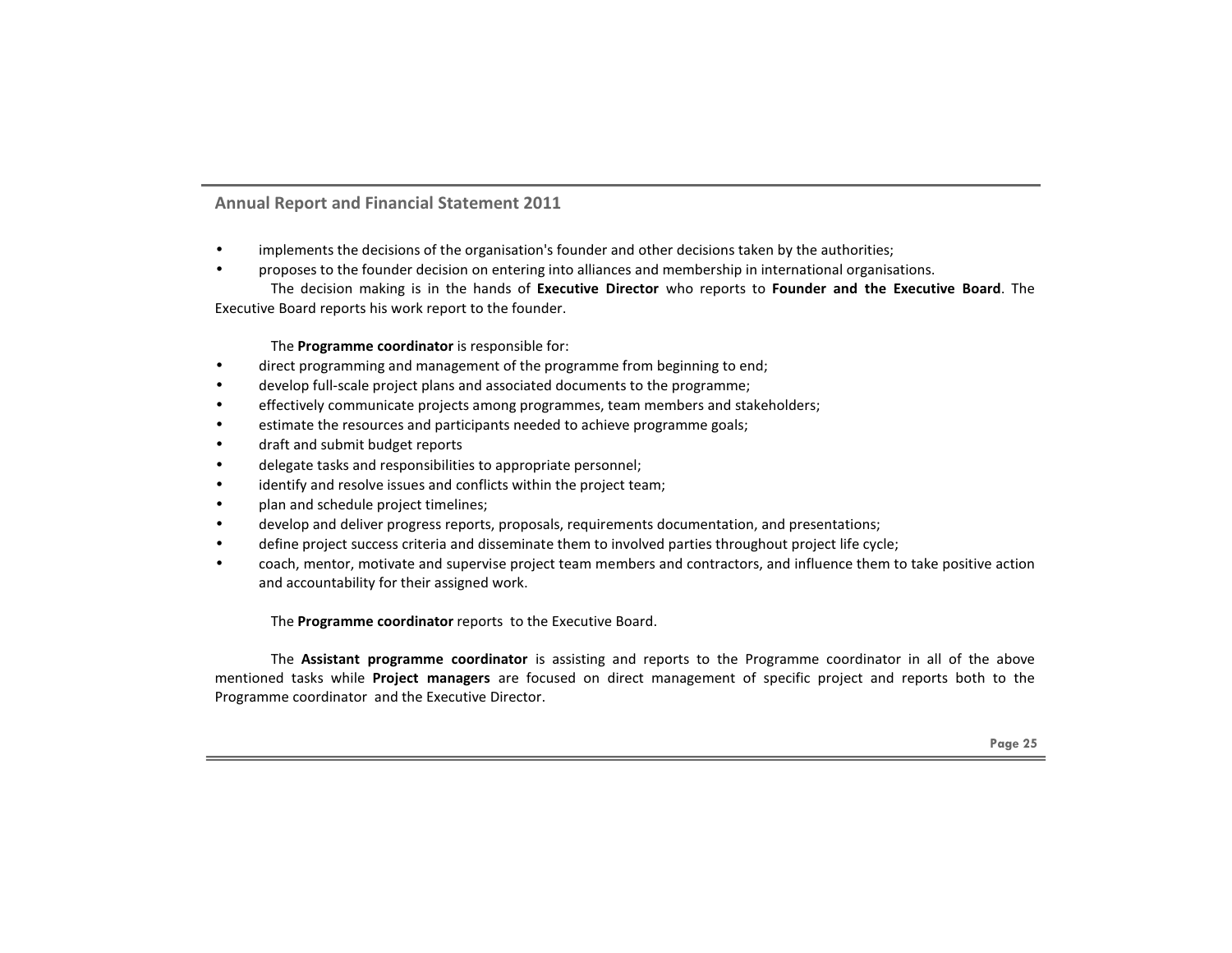HUMAN RESOURCES IN 2011

| <b>Name</b>               | <b>Profession</b>                                       | <b>Function</b>                            | <b>Employed</b><br>since |
|---------------------------|---------------------------------------------------------|--------------------------------------------|--------------------------|
| Ms. Violeta Simjanovska   | MA in Cultural Policy and<br><b>Cultural Management</b> | <b>Executive Manager</b>                   | 1998                     |
| Ms. Mojanchevska Katerina | <b>MA</b> in Communication studies                      | Programme coordinator                      | 2005                     |
| Mr. Naum Simjanovski      | B.Sc. Engineer                                          | Programme assistant                        | 2010                     |
| Ms. Andrijana Zakov       | <b>B.Sc. Economist</b>                                  | Account manager<br>(external collaborator) | 2011                     |
| Mr. Ognen Brazhanski      | B.Sc. Physical Education, IT courses                    | Wed administrator                          | 2009                     |

Page 26

 $=$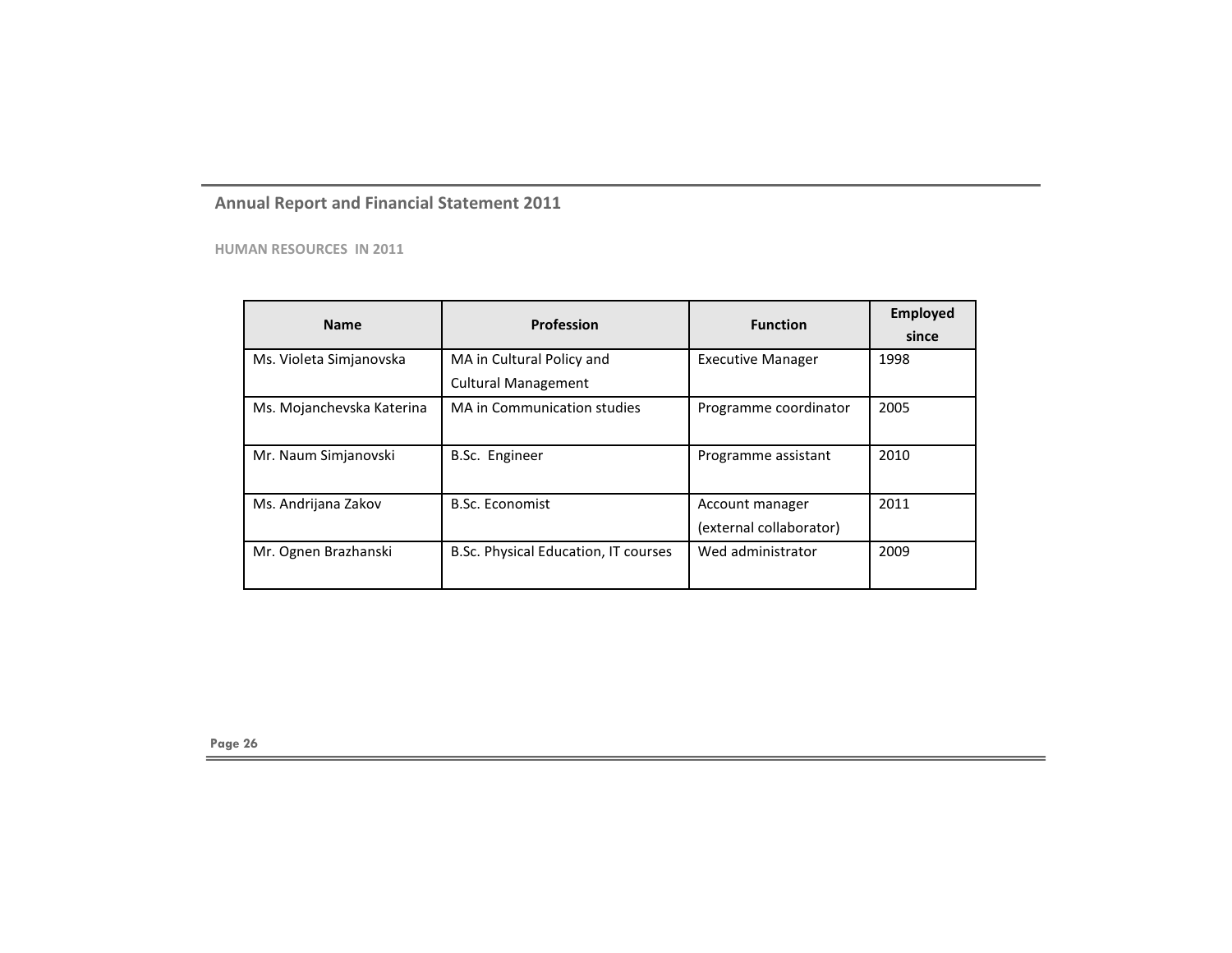#### FINANCIAL MANAGEMENT PRACTICE

 PAC MULTIMEDIA's financial management is based on the principles of transparency, accountability and integrity. PAC Multimedia keeps detailed documentation on all expenditures and have integrated accounting of all projects. Based on donor's requirements projects are administered through separate account and the submitted financial reports are in line with the donor's specifications. The financial management of PAC Multimedia is executed by qualified economist, who is external collaborator of the organisation, engaged in contract work, and in accordance with the Law on Accounting and Company Law. The financial management is operated by the Executive Director. In addition, the organisation submits financial reports to all donors and adopts the annual financial report on revenues and expenditures.

 The Programme coordinator and Assistant programme coordinator are responsible for properly supervising expenditures related to the programmes they run and report to the Executive Director. The Executive Director organises and coordinates the work of the bodies of the organisation and supervises the financial performance in all programmes.

 The preparation of project and annual reports, as well as the preparation of financial statements and balance of income is the task of accounting, while the process is supervised by the Executive Director. All reports are adopted by the founder.

 PAC Multimedia regularly meets legal obligations to submit annual balance sheet. In 2011, external audit is performed by BEND Audit & Consulting, Macedonia.

 PAC MULTIMEDIA is an independent institution and has no party affiliations. Ideas matter to the team of PAC Multimedia more than party ideologies.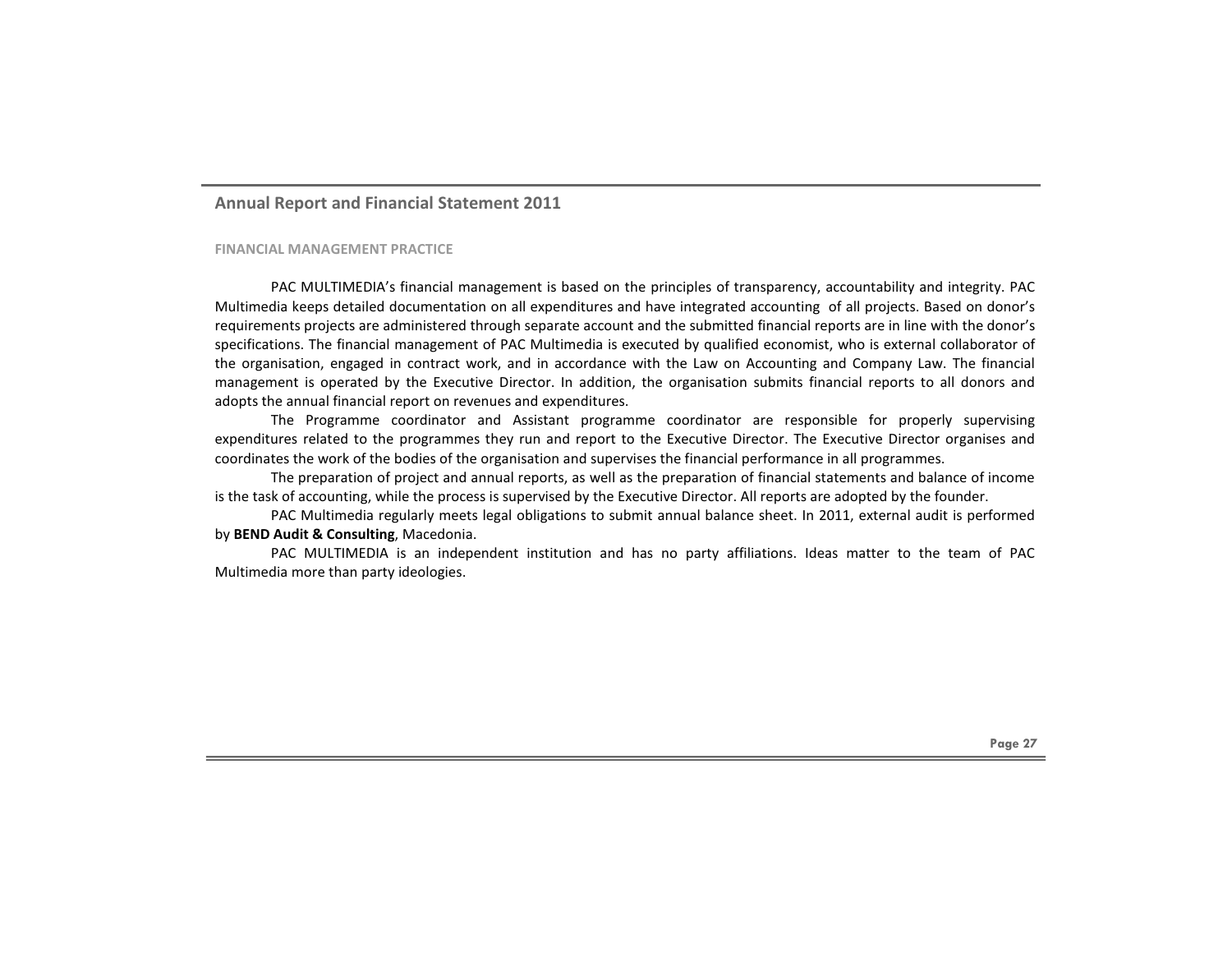#### FINANCIAL RESOURCES AVAILABLE

 During 2011, main donor of PAC Multimedia`s activities has been the Swiss Cultural Programme for the Western Balkan,capitalized in the three year project on local cultural development, the partnership with the Center for Institutional Development—CIRa continued in the course of the year while new partnerships have been established with the UNDP Offices in Skopje and Sarajevo, The US Embassy in Skopje and OSF in Budapest.

During 2011, PAC Multimedia insured in-kind contribution by the municipalities of Tetovo, Kichevo and Gostivar within the scope of the three year project on local cultural development.

 Expenditures in 2011 have been soundly made in accordance with the proposed budget applications and a sound bookkeeping have been made. The balance sheet and income statement are part of this report.

Main donors in 2011 have been:

- Swiss Cultural Programme of the Western Balkan;
- Center for Institutional Development—CIRa through the financial support of the Swiss Development Cooperation Office in Skopje;
- UNDP, Office in Sarajevo;
- Open Society Foundation, Education Support Programme, Budapest;
- UNDP, Office in Skopje;
- US Embassy in Skopje.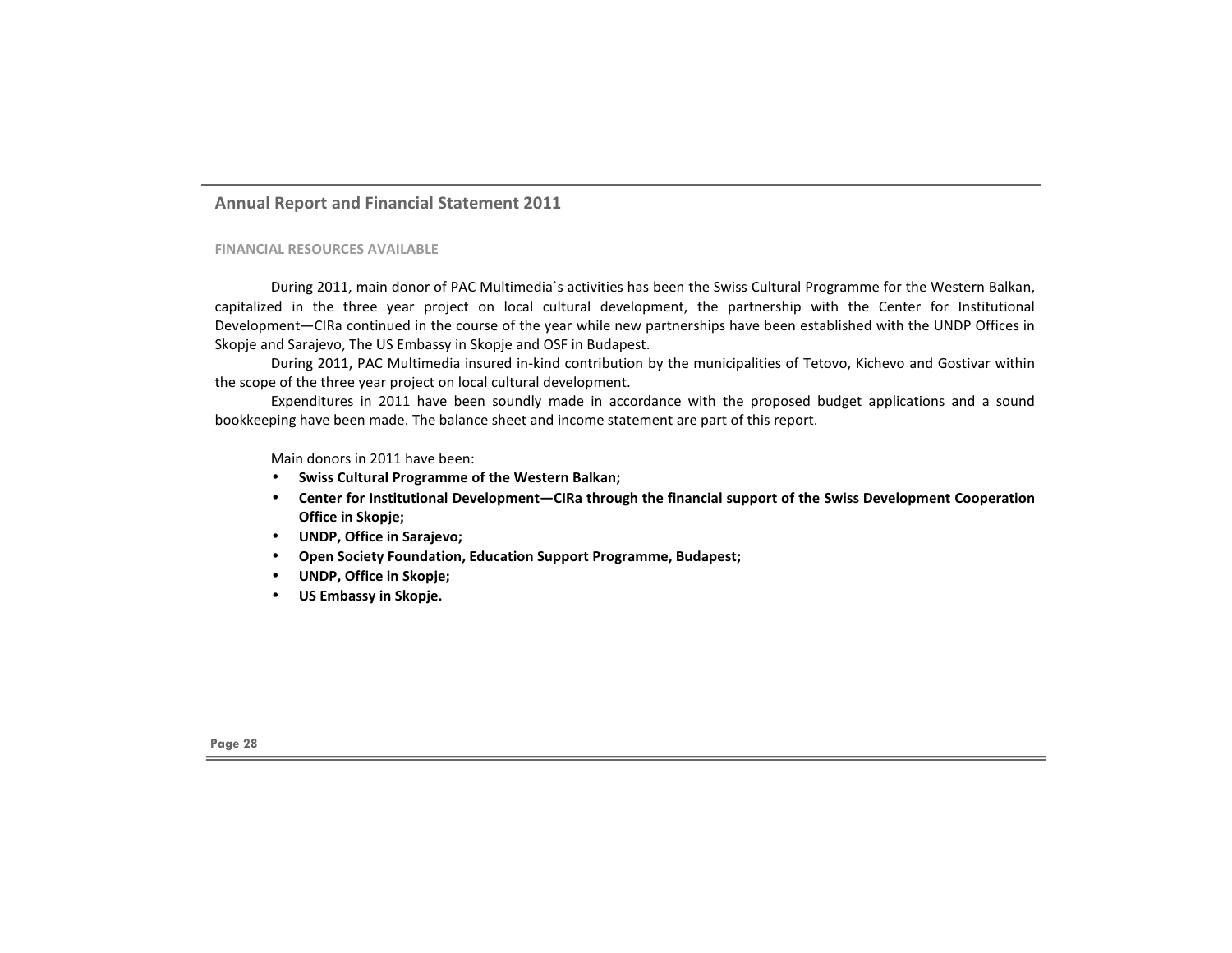#### INDEPENDENT AUDIT REPORT by BEND Audit & Consulting

On your request, we perform a financial report audit of the Performing Arts Centre Multimedia Skopje (in the following text "the Organization"), for the period from 01.01.2011 to 31.12.2011 ready for presentation. Financial reports included are: Balance Sheet as of 31 December 2011, the Statement of Revenues and Expenses and Statement of Changes in Funds for the period as well as a preview of significant accounting policies and other explanation notes.

#### Management's responsibility for the financial statements

Organization's management is responsible for preparing and objective presentation of financial reports, in accordance with RM regulations and principles. This responsibility includes: shaping, implementing and keeping an intern control that is relevant preparing and objective presentation of financial reports free of material wrong interpretation, no matter if it is a result of deceives or mistakes; choosing and application of suitable accounting policies; as well as making accounting evaluations that are reasonable in the given circumstances.

#### Auditor's Responsibility

Our responsibility is to express an opinion on these financial statements based on our audit.We conducted our audit in accordance with International Standards on Auditing. These standards require that we respect ethical demands and plan and perform the audit to obtain reasonable assurance about whether the financial statements are free of material misstatement. The audit includes examining, on test bases, evidence supporting the amounts and disclosures in the financial statements. An audit also includes assessing the accounting principles used and significant estimates made by management, as well as evaluating the overall financial statement presentation.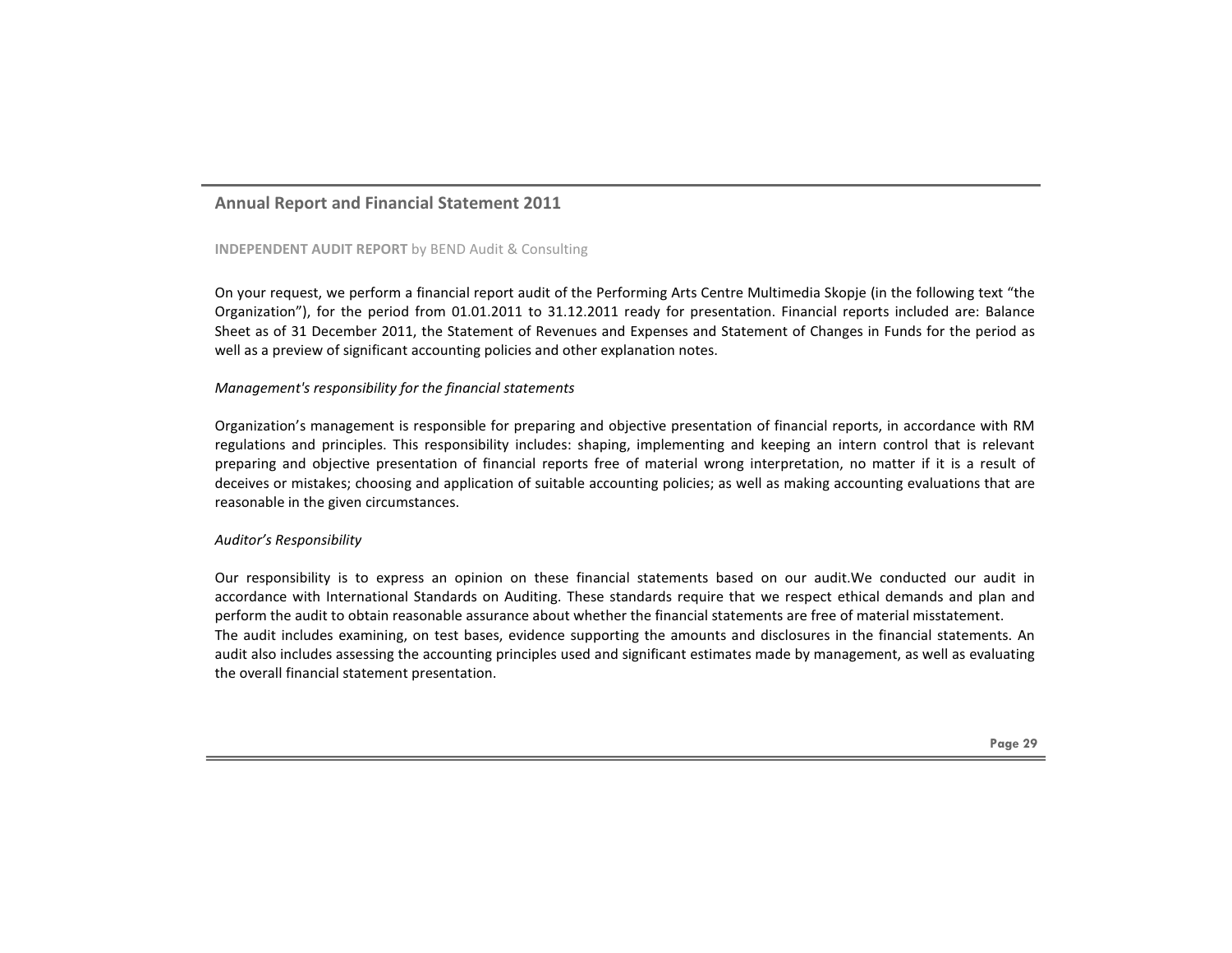Financial reports for 2010 were audited by the independent auditors DimitrovRevizijaSkopje, which ensure comparability with the financial reports for 2011.

We believe that our audit provides reasonable bases for our opinion.

#### Auditor's opinion

In our opinion, financial reports present really and objectively the financial statement and financial efficiency of the Performing Arts Centre Multimedia Skopje at 31 of December 2011, and they are in accordance with published standards for financial reporting and legal regulations in the Republic of Macedonia

#### Auditors

BEND REVIZIJA I KONSALTING TP TETOVO; p.f.26, 1200 Tetovo tel. (044) 350-085 fax 330-800; www.bend.com.mkbendcons@t-home.mk

Authorized Auditor: Dusko ApostolovskiLicense No. 31 License from the Ministry of finance: 11-39417/1 Tetovo, 20.07.2012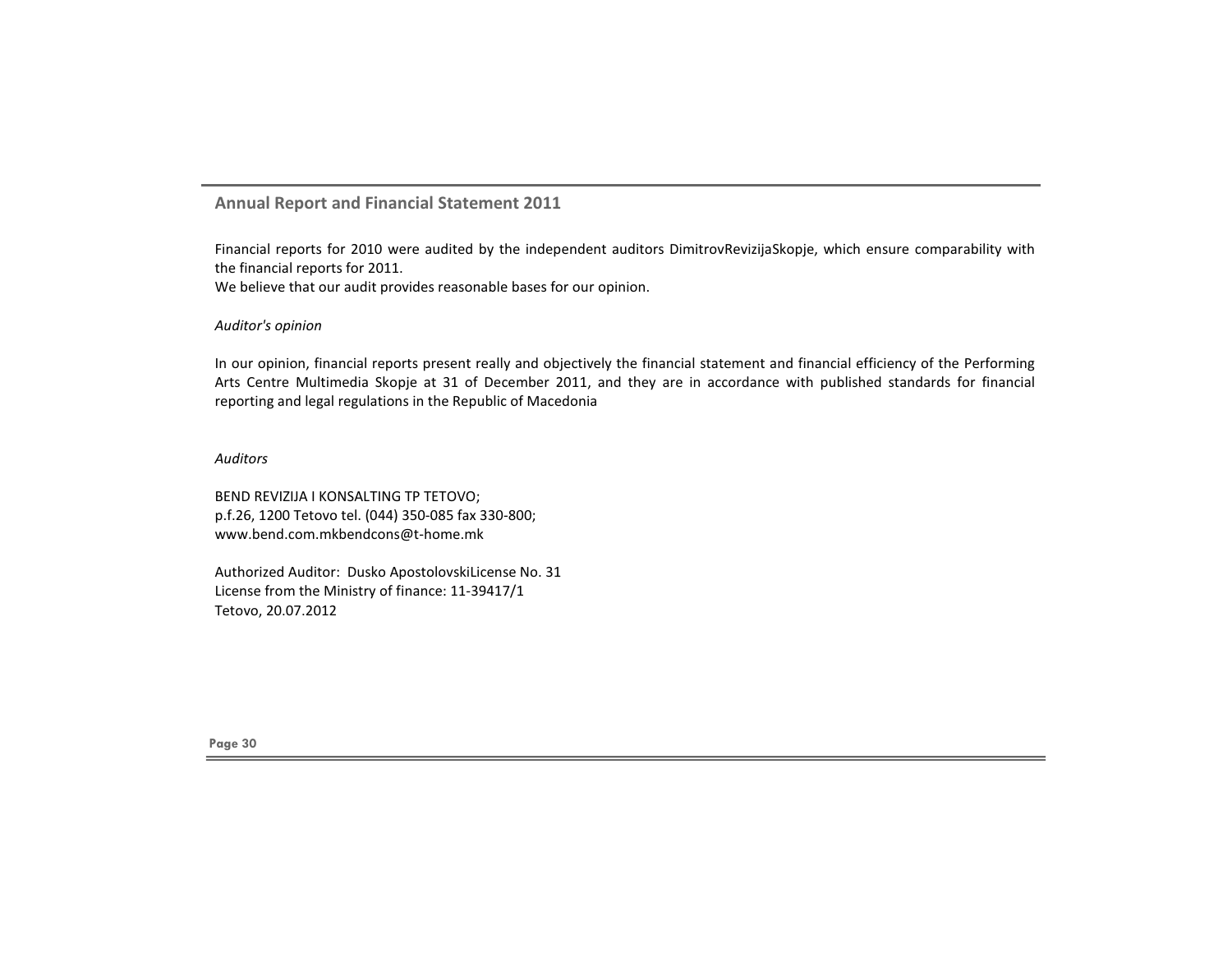|                                        |      | <b>BALANCE SHEET</b><br>As of 31 December<br>(In thousands of MKD) |       |                                                                            |
|----------------------------------------|------|--------------------------------------------------------------------|-------|----------------------------------------------------------------------------|
|                                        | Note | 2011                                                               | 2010  |                                                                            |
| <b>ASSETS</b><br><b>CURRENT ASSETS</b> |      |                                                                    |       | Notes to the financial statements are part<br>of the financial statements. |
| Cash and cash equivalents              |      | 2.517                                                              | 1.147 |                                                                            |
| Receivables                            |      | $\overline{2}$                                                     |       | The accompanied financial statements                                       |
| <b>Total current assets</b>            |      | 2.519                                                              | 1.147 | are approved by the management of the                                      |
| <b>NON-CURRENT ASSETS</b>              |      |                                                                    |       | Organization and signed on its behalf by:                                  |
| Property, plants and equipment         |      | 32                                                                 | 74    |                                                                            |
| Total non-current assets               |      | 32                                                                 | 74    |                                                                            |
| <b>TOTAL ASSETS</b>                    |      | 2.551                                                              | 1.221 | <b>MY</b> <i><b>ATHREAMA</b></i>                                           |
| <b>LIALIBILITES AND OPERATING FUND</b> |      |                                                                    |       |                                                                            |
| <b>CURRENT LIABILITIES</b>             |      | 69                                                                 |       |                                                                            |
| Accounts payable                       |      |                                                                    |       | Violeta Simjanovska, Executive Director                                    |
| <b>Total current liabilities</b>       |      |                                                                    |       |                                                                            |
| <b>OPERATING FUND</b>                  |      |                                                                    |       |                                                                            |
| Operating fund                         |      | 1.179                                                              | 74    |                                                                            |
| Surplus of revenues over expenses      |      | 1.303                                                              | 1.147 |                                                                            |
| <b>Total Operating fund</b>            |      |                                                                    |       |                                                                            |
| TOTAL LIABILITIES AND OPERATING FUND   |      | 2.551                                                              | 1.221 |                                                                            |
|                                        |      |                                                                    |       |                                                                            |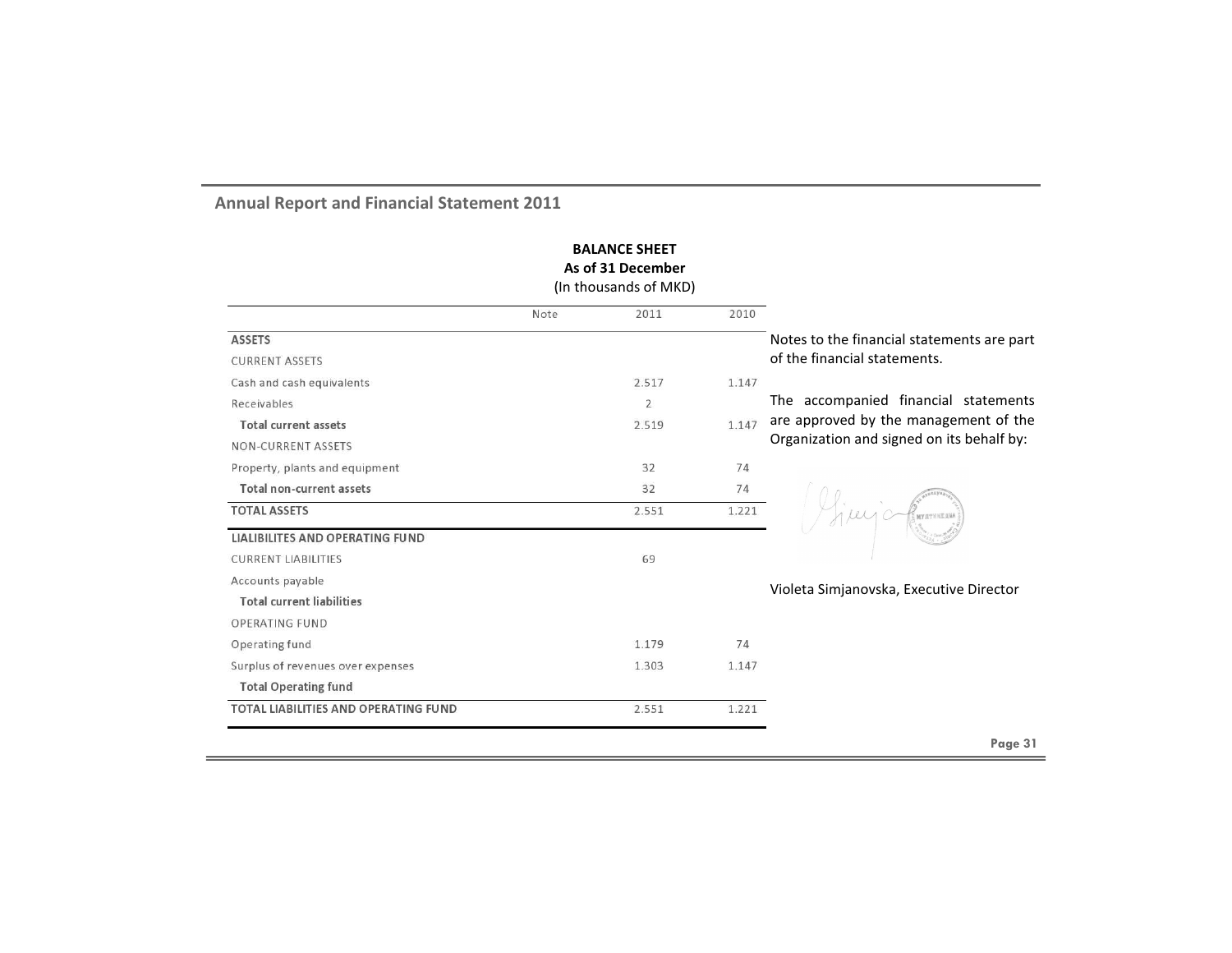|                                          | FOR ZUID AND ZUIT<br>(In thousands of MKD) |       |       |                                        |  |  |  |
|------------------------------------------|--------------------------------------------|-------|-------|----------------------------------------|--|--|--|
|                                          | Note                                       | 2011  | 2010  |                                        |  |  |  |
| Granted donations                        |                                            | 8.322 | 4.658 |                                        |  |  |  |
| Other revenues                           |                                            | 16    | 63    | <b>Notes</b><br>the<br>financial<br>to |  |  |  |
| Surplus of revenues from previous years  |                                            |       | 1.278 | statements are part of the             |  |  |  |
| <b>Total revenues</b>                    |                                            | 8.338 | 5.999 | financial statements.                  |  |  |  |
| Operating expenses                       |                                            | 7.035 | 4.853 |                                        |  |  |  |
| Transfers to subcontractors              |                                            |       |       |                                        |  |  |  |
| <b>Total expenses</b>                    |                                            | 7.035 | 4.853 |                                        |  |  |  |
| Surplus of revenues over expenses before |                                            |       |       |                                        |  |  |  |
| taxes                                    |                                            |       |       |                                        |  |  |  |
| Income tax                               |                                            |       |       |                                        |  |  |  |
| Surplus of revenues over expenses after  |                                            | 1.303 | 1.147 |                                        |  |  |  |
| taxation                                 |                                            |       |       |                                        |  |  |  |
| Accounts payables as of 31.12.20         |                                            |       |       |                                        |  |  |  |
| Surplus of revenues over expenses        |                                            | 1.303 | 1.147 |                                        |  |  |  |
|                                          |                                            |       |       |                                        |  |  |  |

# STATEMENT OF REVENUES AND EXPENSES

For 2010 and 2011

Page 32

 $=$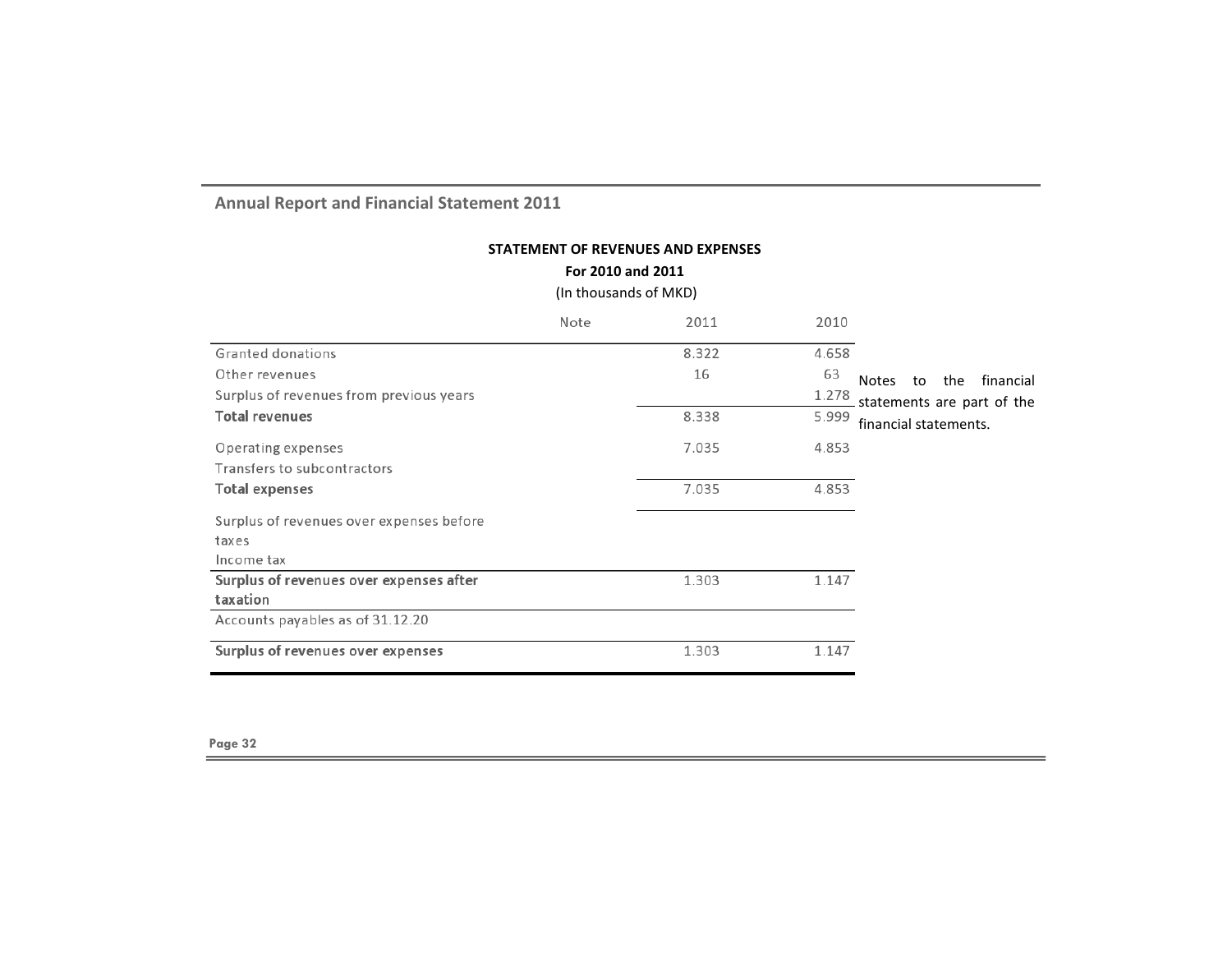#### STATEMENT OF CHANGES IN FUNDS

For 2011

(In thousands of MKD)

|                                                                     | <b>Operating fund</b> | <b>Current surplus</b><br>of revenues over<br>expenses | Total   |     |             |    |     | Notes to the financial statements |
|---------------------------------------------------------------------|-----------------------|--------------------------------------------------------|---------|-----|-------------|----|-----|-----------------------------------|
| Balance as of 01.01.2011                                            | 74                    | 1.147                                                  | 1.221   | are | part        | οf | the | financial                         |
| Correction of prior period errors                                   |                       |                                                        |         |     | statements. |    |     |                                   |
| Additions                                                           |                       |                                                        |         |     |             |    |     |                                   |
| Depreciation                                                        | (42)                  |                                                        | (42)    |     |             |    |     |                                   |
| Transferred surplus of revenues over expenses<br>from previous year |                       | (1.147)                                                | (1.147) |     |             |    |     |                                   |
| Surplus of revenues over expenses for the                           |                       | 1.303                                                  | 1.303   |     |             |    |     |                                   |
| current year                                                        |                       |                                                        |         |     |             |    |     |                                   |
| Balance as of 31.12.2011                                            | 32                    | 1.303                                                  | 1.335   |     |             |    |     |                                   |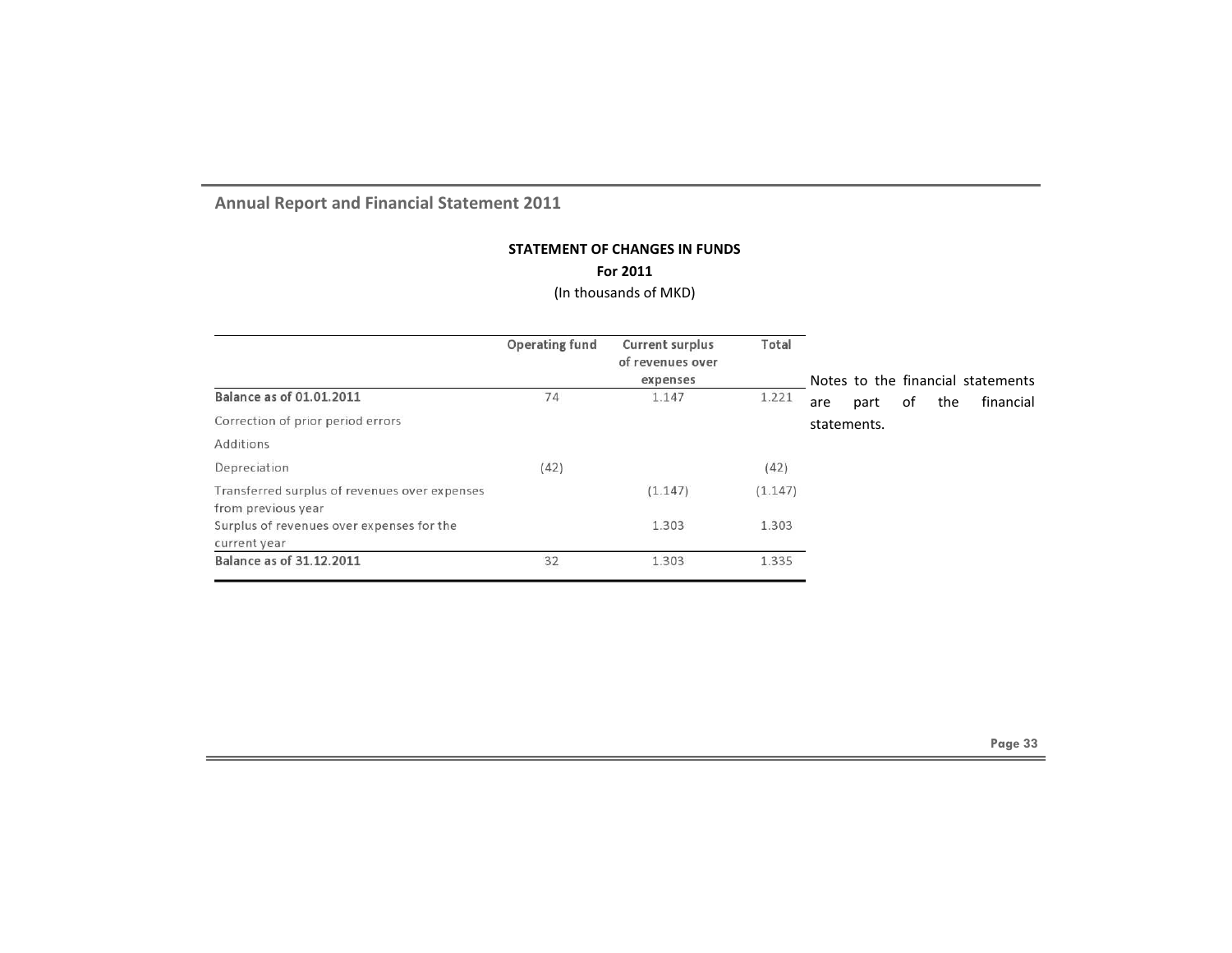#### NOTES TO THE FINANCIAL STATEMENTS

#### NOTE 1. ESTABLISHMENT AND ACTIVITY OF THE ASSOSIATION

Performing Arts Centre Multimedia Skopje is an organization established in 2000 according to the Law of Culture. The organization is non-governmental, non-profit culture centre which conducts performing art and multidisciplinary activities. The organization is located in Skopje, with address: st. Bulevar Goce Delcev 11/1/1 DTC/Mavrovka – Lamela C.

#### NOTE 2. BASIS FOR PREPARATION AND PRESENTATION OF FINANCIAL STATEMENTS

The financial statements of the Organization are conducted In accordance with the Non-Profit Association Accounting Law and the accepted accounting, principles practice and accounting standards for a presentation of the balance sheet items, balance of the assets, liabilities, sources of assets, revenues and expenses, and the operating results on true, fair, confidential, complete, punctual basis.

The amounts in the statements and the notes are stated in thousands of MKD, except when otherwise indicated in the text.

## NOTE 3. BASIC ACCOUNTING POLICIES

The basic accounting policies used for preparation of the financial statements are listed in the following text. The accounting policies of the Association are being adequately applied from year to year.

#### Cash and cash equivalents

Statements require presentation of the Organization's cash that comprises the cash on hand and the cash on bank account in the commercial banks.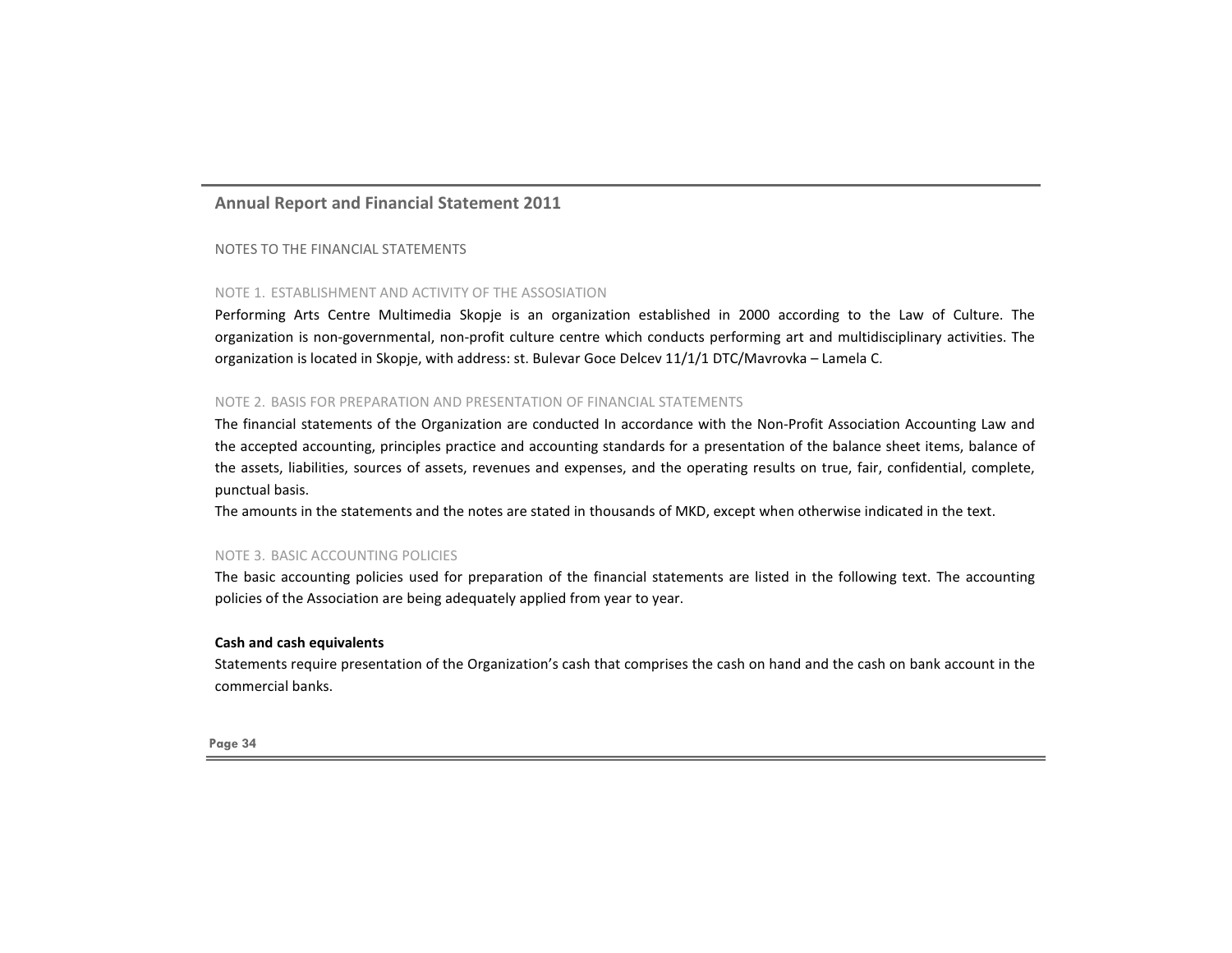Money at the cash account and at the bank accounts stated in domestic currency are presented in the general ledger at their nominal value, while the foreign exchange currency is stated according to the exchange rate of NBRM at the reporting date.

#### Tangible and intangible assets

Tangible and intangible assets (fixed assets) are stated at cost.

The operating fund of the Organization's increases for the amount of the value of fixed assets purchased. According to the accounting policy concerning fixed assets, they are all recognized as expenses for the period they are purchased, i.e. when the funds (in cash or non-current assets) are received from the donors.

The cost of the fixed assets comprise the purchasing price increased for the import customs, manipulative expenses and all other expenses that can be added to the cost, i.e. to the purchasing expenses.

#### Depreciation

Tangible and intangible assets (fixed assets) are depreciated using the straight-line method, by using the official depreciation rates prescribed in the Nomenclature for depreciable assets for non-profit association, so their cost and revaluation are depreciated in equal annual amounts during the estimated utilization period of the fixed assets. The current depreciation amount is entered on the burden of the operating fund. The calculation of the depreciation is performed separately for each item, and not for groups of assets.

#### Recognition of the revenues and expenses

The recognition of the revenues and expenses for non-profit organizations is based upon the accounting principle for modified presentation of the operating transactions.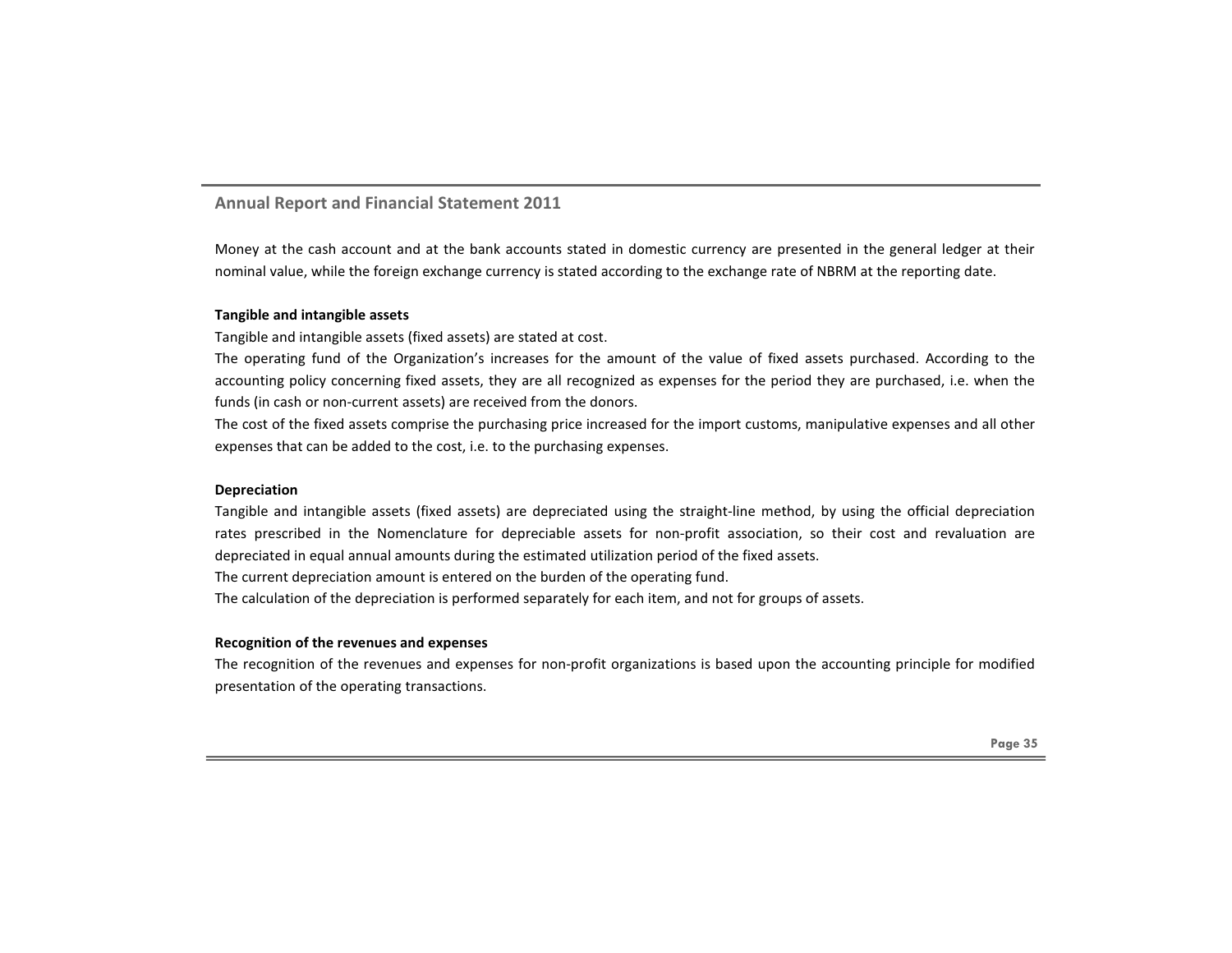The accounting principle for modified presentation of the operating transactions means recognition of the revenues and the expenses during the period of their appearance according to the criteria of measurement and disposal. Revenues, i.e. expenses are measurable when they can be stated at value. Revenues, i.e. expenses are on disposal when they are realized, i.e. when they appear (when collected, i.e. paid) during the accounting period or within 30 days after this period, used for covering this period's liabilities, i.e. the payment liability arisen during this period.

#### Amounts stated in foreign currency

The transactions in foreign currency are stated in MKD according to the Official exchange rate of NBRM at the date oftransaction.

Foreign exchange assets and liabilities of the balance sheet are stated in MKD according to the official exchange rates on the balance sheet date.

The Income Statement includes the net foreign exchange gains and losses that resulted from the conversion of the amounts in foreign currency in the period when they occur.

The average (closing) exchange rates of the MKD related to the foreign exchange currencies (for one unit of foreign exchange currency) as of 31 December are as follows:

an water a

|          |         |         |      | $($ IN MKD $)$ |  |
|----------|---------|---------|------|----------------|--|
| Currency | 2010    |         | 2011 |                |  |
| EUR      | 61.5050 | 61.5050 |      |                |  |
| USD      | 47.5346 | 46.3140 |      |                |  |
| CHF      | 50.5964 | 49.3026 |      |                |  |

|--|--|--|--|--|--|--|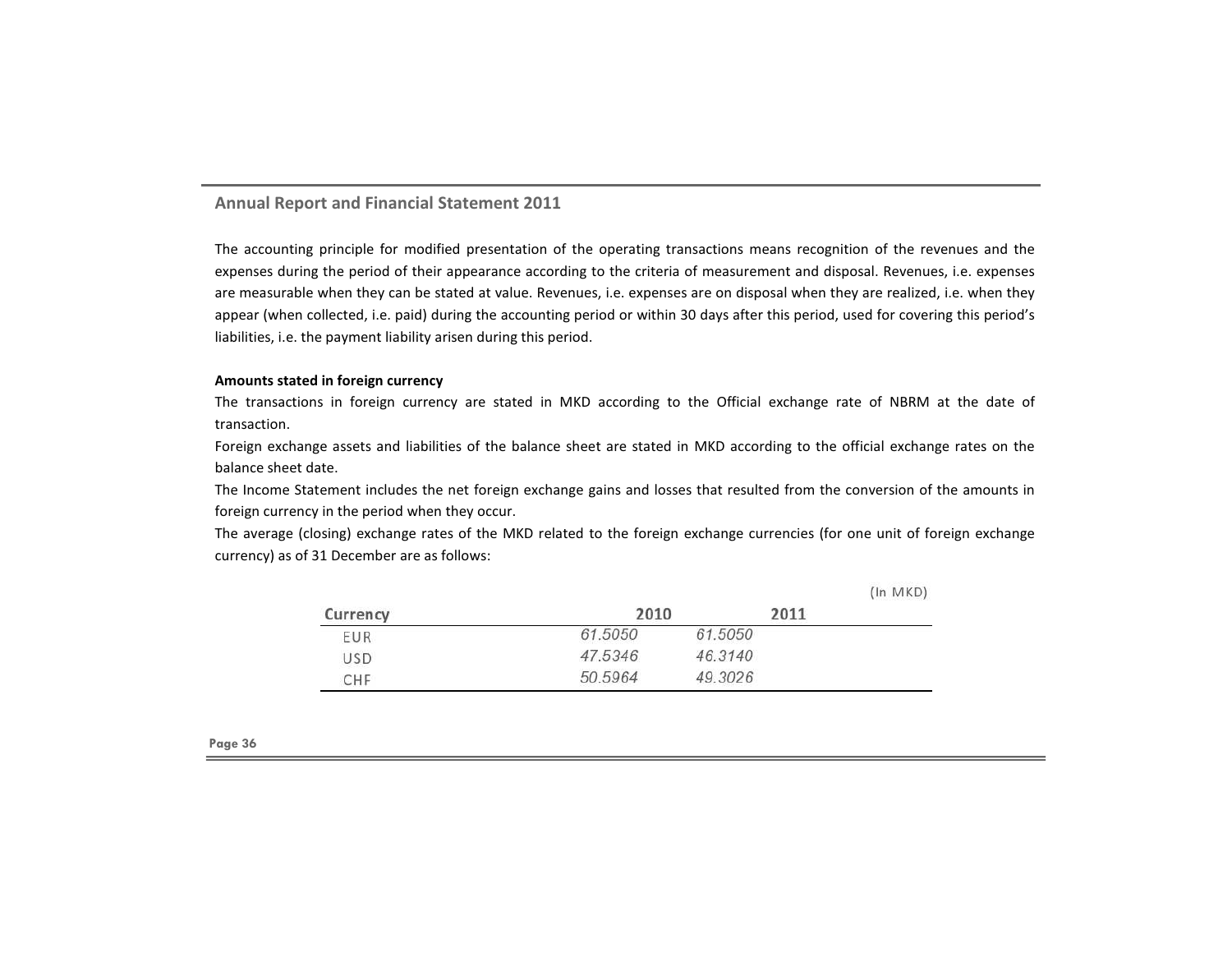## PUBLISHER:

Performing Arts Center MULTIMEDIA DTC Mavrovka Lamela C 1/1 1000 Skopje, Macedonia Telephone/ fax: +389 2 3111570 www.multimedia.org.mk | info@multimedia.org.mk

#### FOR THE PUBLISHER: Violeta Simjanovska

PUBLISHED BY: DataPons, Skopje NUMBER OF COPIES: 300

ISBN: 978-608-4652-06-9COBISS.MK-ID 92854282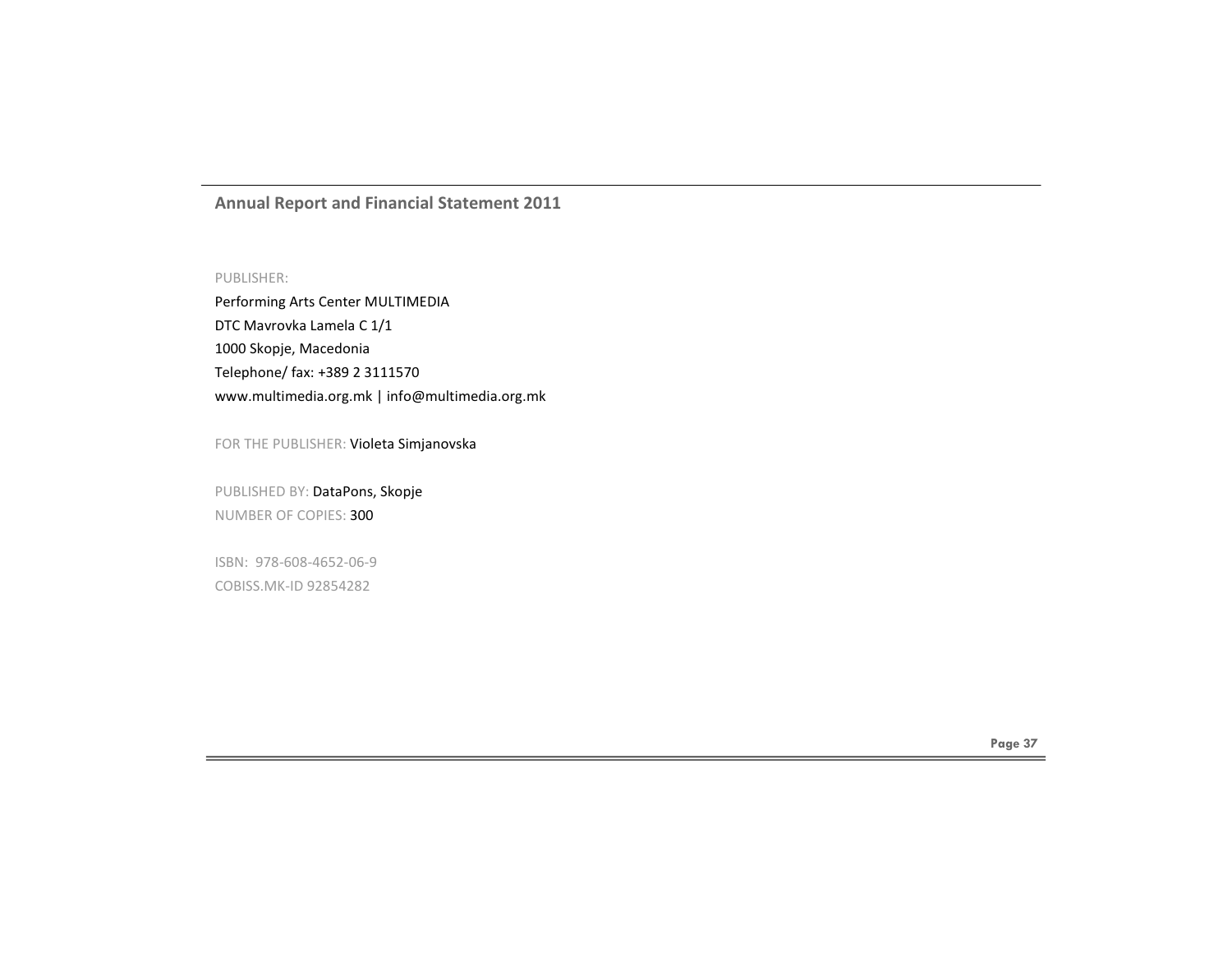<u> Andreas Andreas Andreas Andreas Andreas Andreas Andreas Andreas Andreas Andreas Andreas Andreas Andreas Andr</u>